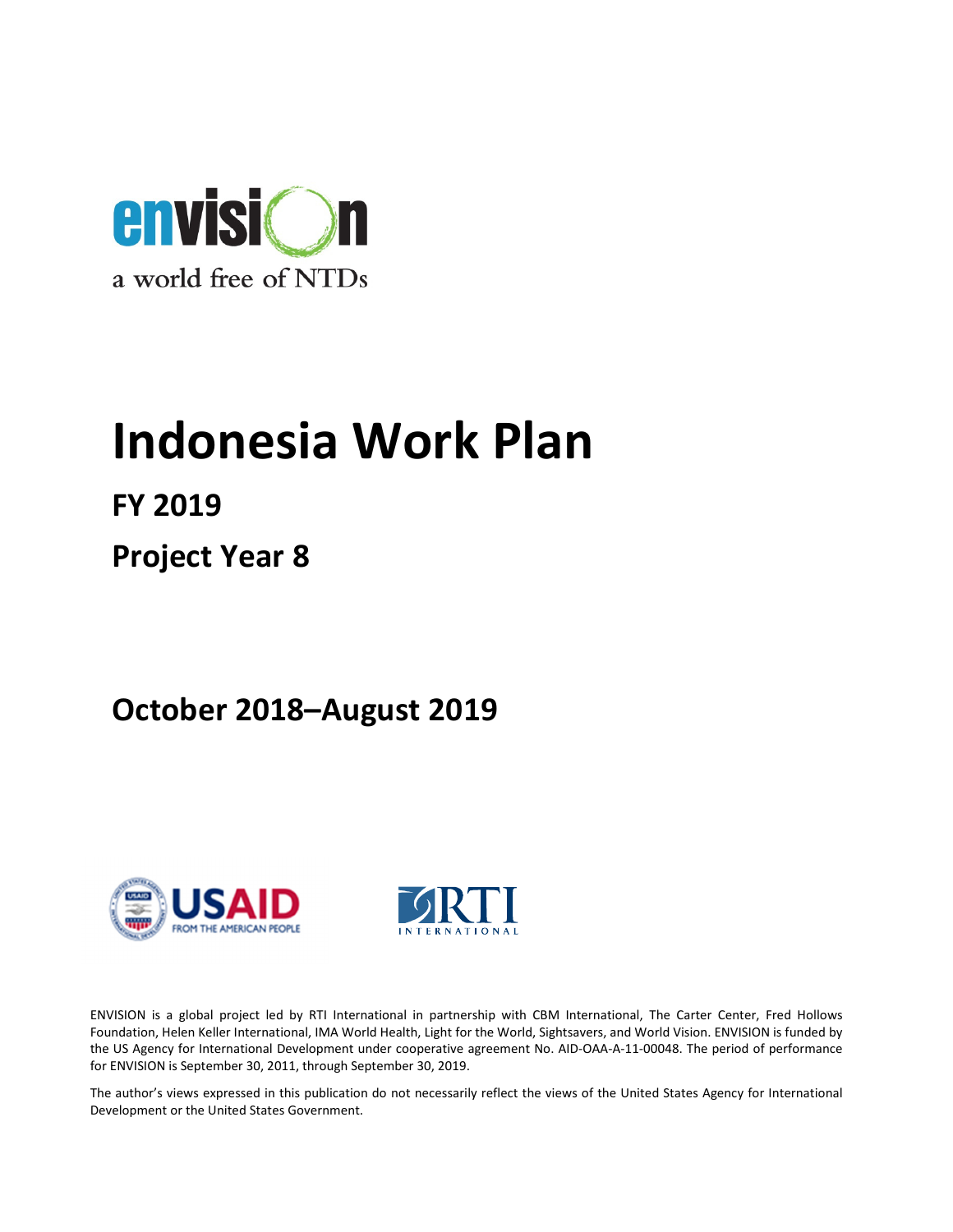# ENVISION PROJECT OVERVIEW

The United States Agency for International Development (USAID) ENVISION project (2011–2019) is designed to support the vision of the World Health Organization (WHO) and its member states by targeting the control and elimination of seven neglected tropical diseases (NTDs), including, lymphatic filariasis (LF), onchocerciasis (OV), schistosomiasis (SCH), trachoma, and three soil-transmitted helminths (STH; roundworm, whipworm, and hookworm). ENVISION's goal is to strengthen NTD programming at the global and country levels and support ministries of health to achieve their NTD control and elimination goals.

At the global level, ENVISION—in close coordination and collaboration with WHO, USAID, and other stakeholders—contributes to several technical areas in support of global NTD control and elimination goals, including the following:

- Technical assistance
- Monitoring and evaluation (M&E)
- Global policy leadership
- Grants and financial management
- Capacity strengthening at global and country levels
- Dissemination

At the country level, ENVISION provides support to national NTD programs in 19 countries in Africa, Asia, and Latin America by providing strategic technical, operational, and financial assistance for a comprehensive package of NTD interventions, including the following:

- NTD program capacity strengthening
- Strategic planning
- Advocacy for building a sustainable national NTD program
- Social mobilization to enable NTD program activities
- Mapping
- Drug and commodity supply management
- Supervision
- M&E

In Indonesia, ENVISION project activities are implemented by RTI.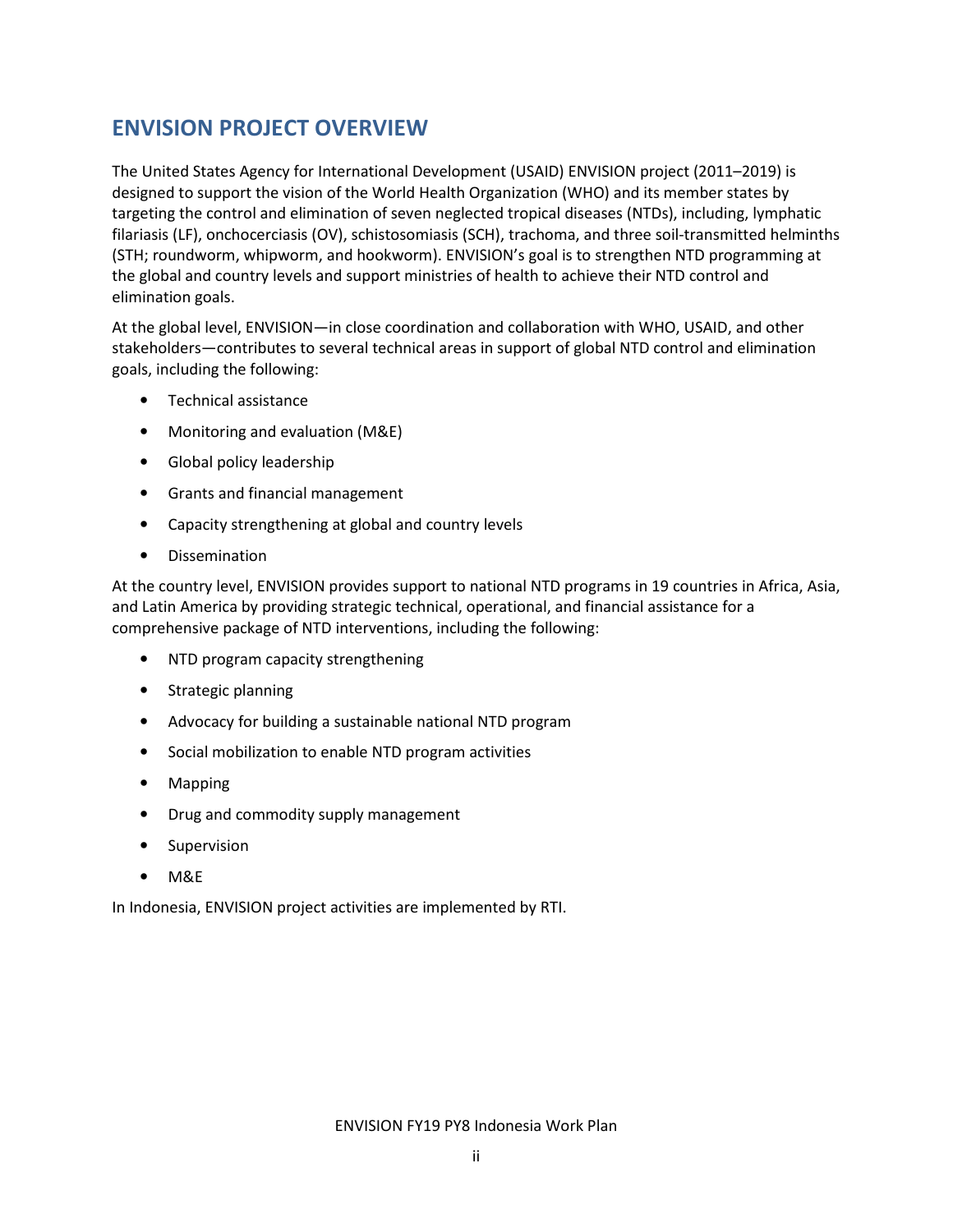# **TABLE OF CONTENTS**

| 1.           |                                                                            |  |
|--------------|----------------------------------------------------------------------------|--|
| a)           |                                                                            |  |
| b)           |                                                                            |  |
| 2.           |                                                                            |  |
| a)           |                                                                            |  |
| b)           |                                                                            |  |
| $\mathsf{C}$ |                                                                            |  |
| 3.           |                                                                            |  |
|              |                                                                            |  |
| 1.           |                                                                            |  |
| a)           |                                                                            |  |
| b)           |                                                                            |  |
| c)           | Monitoring and Evaluating Proposed Capacity Strengthening Interventions  8 |  |
| 2.           |                                                                            |  |
| a)           |                                                                            |  |
| b)           |                                                                            |  |
| c)           |                                                                            |  |
| d)           |                                                                            |  |
| e)           |                                                                            |  |
| f)           |                                                                            |  |
| g)           |                                                                            |  |
| h)           |                                                                            |  |
| i)           |                                                                            |  |
|              |                                                                            |  |
| j)           |                                                                            |  |
| $\mathsf{k}$ |                                                                            |  |
| $\vert$      |                                                                            |  |
|              |                                                                            |  |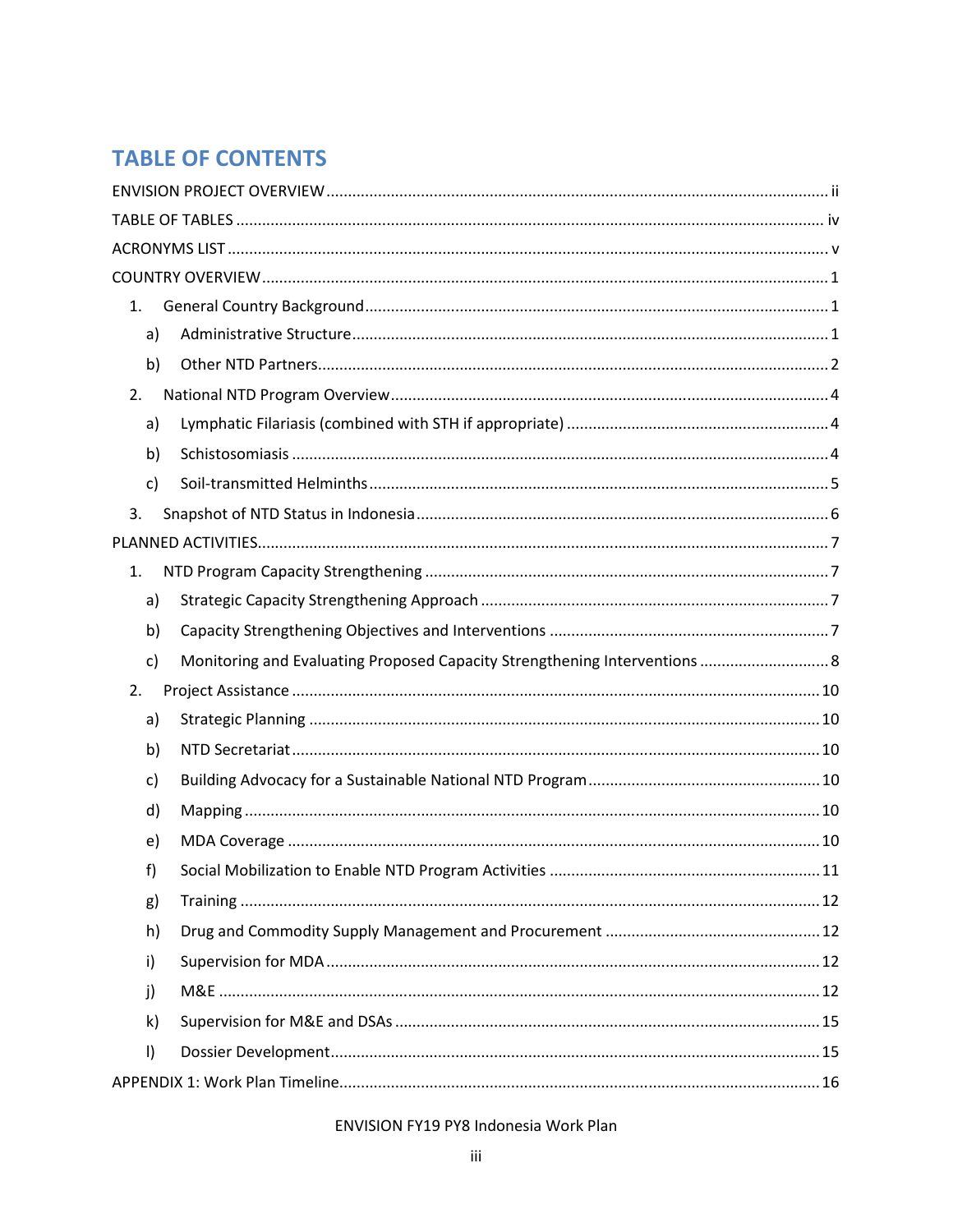|--|

# TABLE OF TABLES

| Table 1. |                                                                                         |  |
|----------|-----------------------------------------------------------------------------------------|--|
| Table 2. | Non-ENVISION NTD partners working in Indonesia, donor support, and summarized           |  |
| Table 3. | Snapshot of the expected status of the NTD program in Indonesia as of Sept. 30, 2018  6 |  |
| Table 4. |                                                                                         |  |
| Table 5. | USAID-supported districts and estimated target populations for MDA in FY1911            |  |
| Table 6. |                                                                                         |  |
| Table 7. |                                                                                         |  |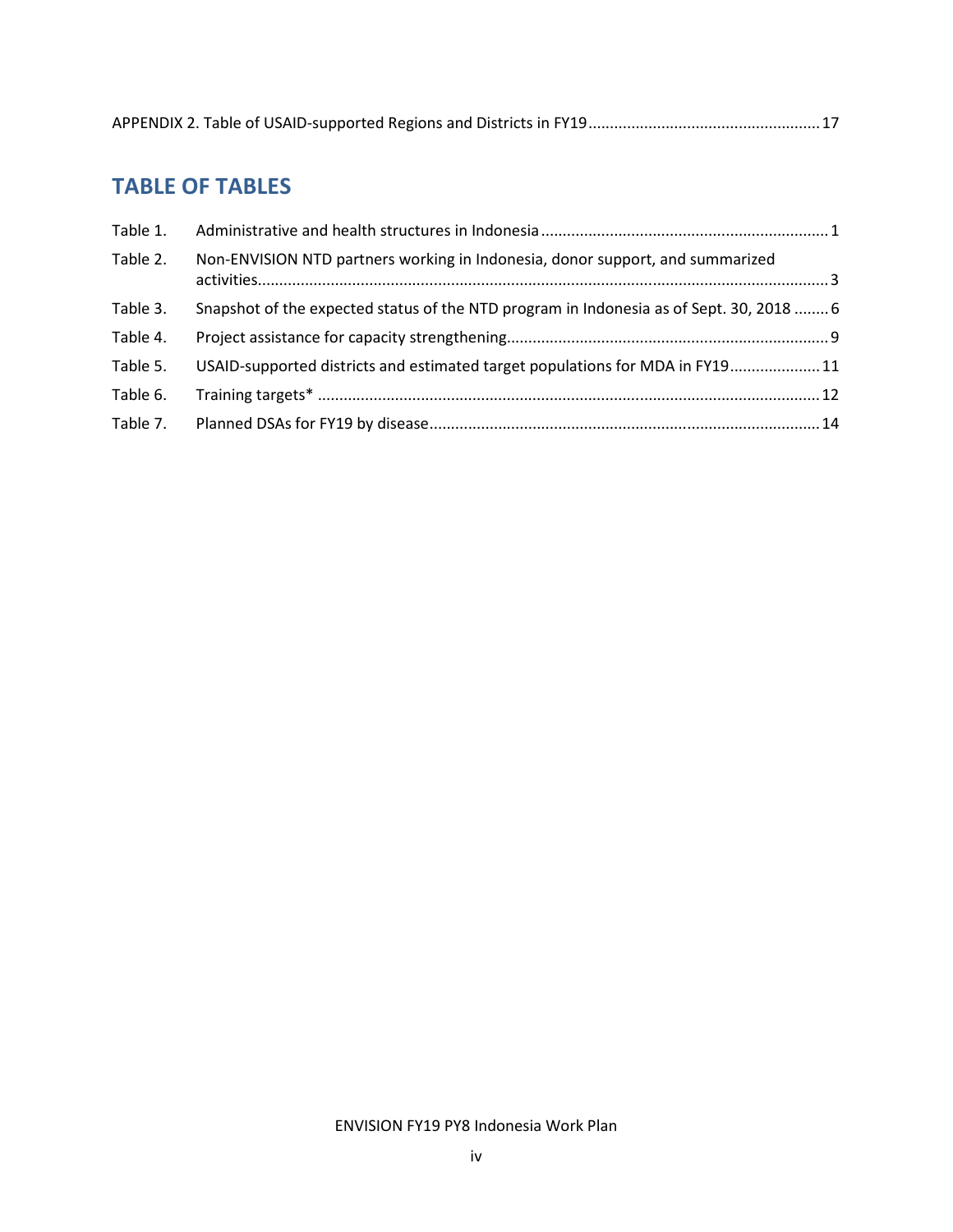# ACRONYMS LIST

| AE           | Adverse Event                                                                        |
|--------------|--------------------------------------------------------------------------------------|
| ALB          | Albendazole                                                                          |
| <b>BBTKL</b> | National Environmental Health Laboratory, Ministry of Health (Balai Besar Teknik     |
|              | Kesehatan Lingkungan)                                                                |
| <b>BR</b>    | Brugia Rapid                                                                         |
| <b>CDC</b>   | U.S. Centers for Disease Control and Prevention                                      |
| <b>DAG</b>   | Data for Action Guide                                                                |
| <b>DEC</b>   | Diethylcarbamazine Citrate                                                           |
| <b>DEKON</b> | Special GOI funding to support national programs at the lower levels (dekonsentrasi) |
| <b>DHO</b>   | <b>District Health Office</b>                                                        |
| <b>DOLF</b>  | Death to Onchocerciasis and Lymphatic Filariasis project                             |
| <b>DOT</b>   | <b>Directly Observed Treatment</b>                                                   |
| <b>DQA</b>   | Data Quality Assessment                                                              |
| <b>DSA</b>   | Disease-Specific Assessment                                                          |
| EU           | <b>Evaluation Unit</b>                                                               |
| <b>FTS</b>   | <b>Filariasis Test Strips</b>                                                        |
| <b>FY</b>    | <b>Fiscal Year</b>                                                                   |
| <b>GOI</b>   | Government of Indonesia                                                              |
| <b>GSK</b>   | GlaxoSmithKline                                                                      |
| HC           | <b>Health Center</b>                                                                 |
| HQ           | Headquarters                                                                         |
| IDA          | Ivermectin, Diethylcarbamazine Citrate, and Albendazole                              |
| IEC          | Information, Education, and Communication                                            |
| LF           | Lymphatic Filariasis                                                                 |
| M&E          | Monitoring and Evaluation                                                            |
| <b>MDA</b>   | Mass Drug Administration                                                             |
| Mf           | Microfilaremia                                                                       |
| <b>MOH</b>   | Ministry of Heath                                                                    |
| <b>NGO</b>   | Non-Governmental Organization                                                        |
| <b>NTD</b>   | <b>Neglected Tropical Disease</b>                                                    |
| <b>NTF</b>   | <b>National Task Force</b>                                                           |
| PHO          | <b>Provincial Health Office</b>                                                      |
| SAC          | School-Age Children                                                                  |
| SAE          | Serious Adverse Event                                                                |
| <b>SCH</b>   | Schistosomiasis                                                                      |
| <b>STH</b>   | Soil-Transmitted Helminths                                                           |
| Subdit       | Subdirectorate for Control of Lymphatic Filariasis, Soil-Transmitted Helminths, and  |
|              | Schistosomiasis, Ministry of Health                                                  |
| TA           | <b>Technical Assistance</b>                                                          |
| TAS          | <b>Transmission Assessment Survey</b>                                                |
| <b>USAID</b> | U.S. Agency for International Development                                            |
| <b>WHO</b>   | World Health Organization                                                            |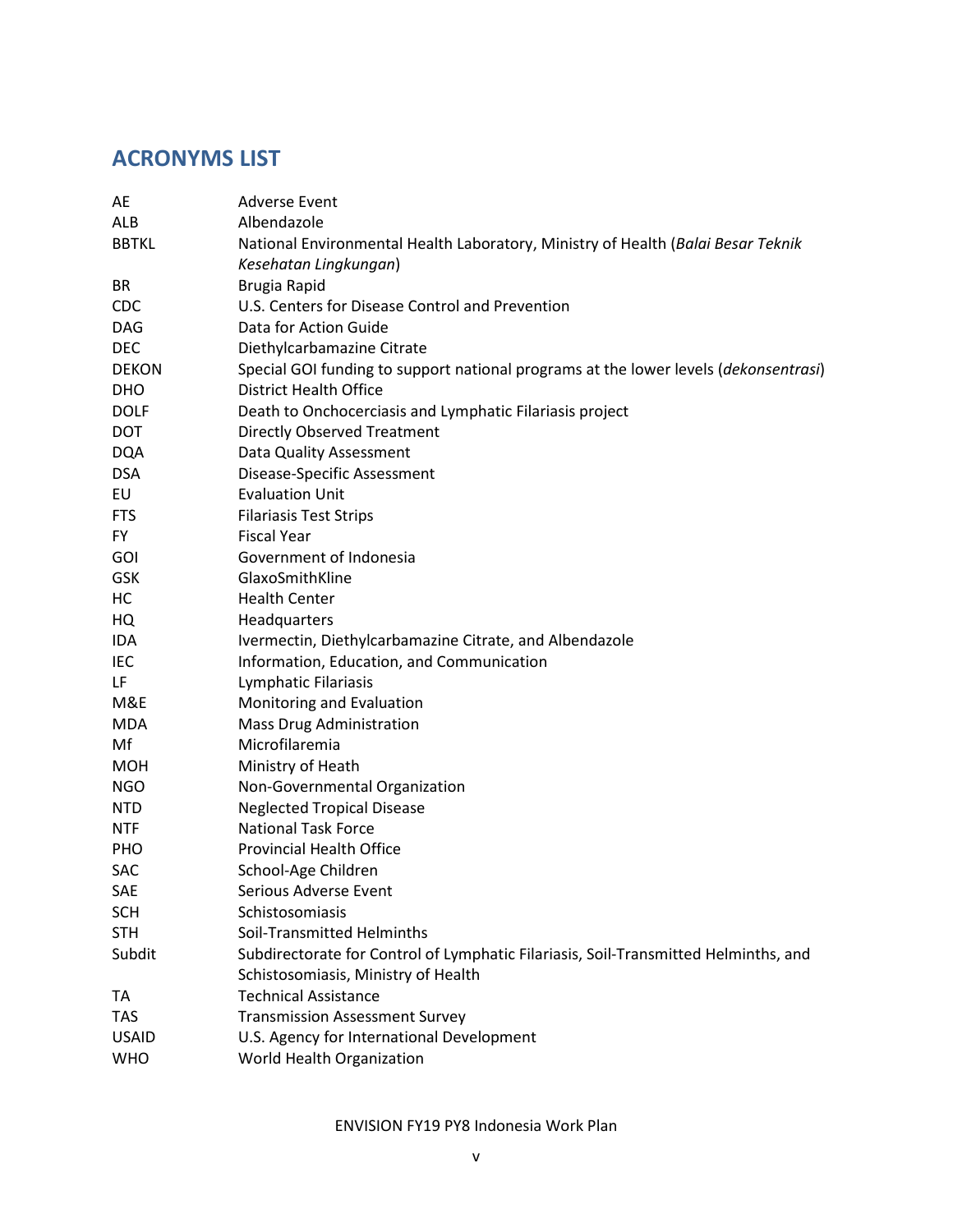# COUNTRY OVERVIEW

# 1. General Country Background

## a) Administrative Structure

Indonesia is the fourth largest country in the world, with a population of over 262 million people spread throughout 13,000 islands. Following years of restructuring, Indonesia is currently divided into 34 provinces and 514 districts. Administrative and health structures related to the management of the national neglected tropical disease (NTD) program are summarized in Table 1 below.

| Level           | <b>Bahasa Indonesia</b><br>term | <b>Head official</b> | <b>Related health structure</b>                                                                                                            |
|-----------------|---------------------------------|----------------------|--------------------------------------------------------------------------------------------------------------------------------------------|
| National        | Negara                          | Presiden             | Ministry of Health, Subdirectorate for<br>Control of Lymphatic Filariasis, Soil-<br>Transmitted Helminths, and<br>Schistosomiasis (Subdit) |
| Provincial      | Provinsi                        | Gubernur             | <b>Provincial Health Office</b>                                                                                                            |
| <b>District</b> | Kabupaten-rural<br>Kota-urban   | Bupati<br>Walikota   | District Health Office                                                                                                                     |
| Subdistrict     | Kecamatan                       | Camat                | Health center (puskesmas)                                                                                                                  |
| Village         | Desa-rural<br>Kelurahan-urban   | Kepala Desa<br>Lurah | Health post (posyandu)                                                                                                                     |
| Hamlet          | Rukun Warga                     |                      |                                                                                                                                            |

Table 1. Administrative and health structures in Indonesia

^ In Papua and Papua Barat, this level is called a distrik.

The Subdit, a unit within the Directorate General of Disease Control and Environmental Health of the Ministry of Health (MOH), is the lead for lymphatic filariasis (LF), soil-transmitted helminths (STH), and schistosomiasis (SCH) activities. A National Task Force (NTF) exists to oversee NTD policy, plans, and activities. It consists of MOH staff, ex-MOH staff, and academics, with multilateral agency representatives from the World Health Organization (WHO) and United Nations Children's Fund invited as observers. The NTF meets at least once a year to discuss specific issues and provide technical recommendations for improving the LF, STH, and SCH programs.

At the national level, the Subdit is responsible for determining policies and procedures for program implementation, supervising and mentoring lower-level staff, monitoring and evaluation (M&E), and the procurement of drugs and operational supplies, such as rapid diagnostic tests. The provincial level is responsible for supervision and M&E, and each province has a small budget to fund these activities. District governments are required to provide operational budgets for LF and STH mass drug administration (MDA), including training, drug distribution, and monitoring, and are directly responsible for program implementation in their respective areas. Each community health center (HC) is responsible for organizing activities in its catchment area in coordination with the village government and, following recent official clarification by the MOH, has its own operations budget that may be used to support NTD activities. In addition, each village has a small development budget provided by the national government, which can also be used to support the promotion of the MDA. Beginning in 2015, the MOH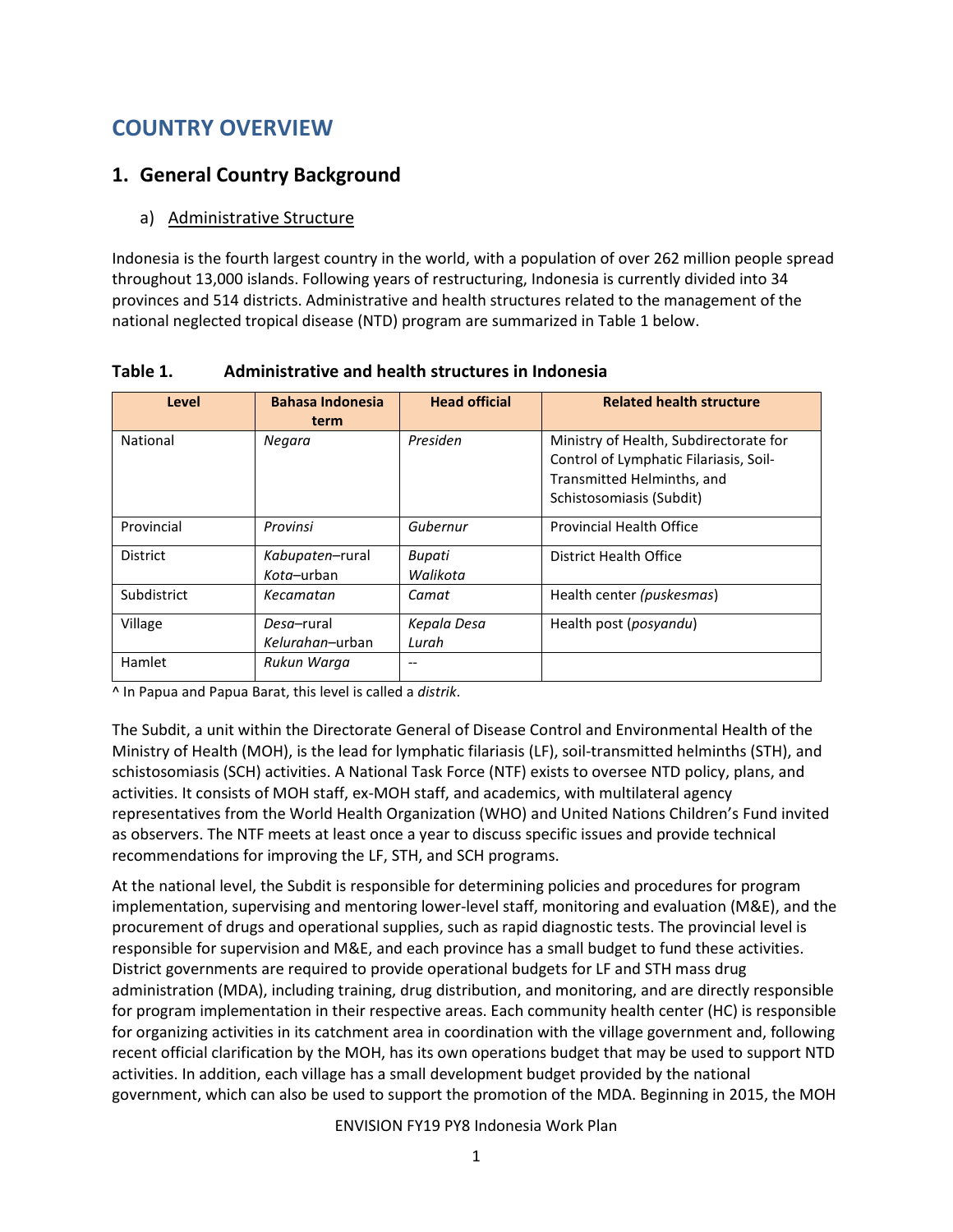has been able to provide limited funding for LF/STH MDA through a special mechanism from the central level that is called *dekonsentrasi* (DEKON), which can be used to augment local budgets as needed. These funds are provided to provincial health offices (PHOs) and have been used to support the supervision of MDA activities by provincial staff, advocacy and review meetings at the district level, and MDA implementation. The use of these funds is based on gaps in local budgets and local priorities. These DEKON funds will be available to support the 2018 LF/STH MDA at a similar level to previous years. Beginning in 2018, the National Environmental Health Laboratory (Balai Besar Teknik Kesehatan Lingkungan [BBTKL]) network within the MOH is responsible for the funding and implementation of all surveillance activities related to LF, in collaboration with the Subdit and the respective provincial and district health services.

## b) Other NTD Partners

Indonesia has two primary partner organizations providing funding support for NTD work: the US Agency for International Development (USAID) and WHO (Table 2). WHO has provided limited support for LF transmission assessment surveys (TASs), strategic meetings, pilot web-based reporting system development, supervision, and SCH elimination. Since the beginning of the LF/STH MDA program, the MOH has accepted donations of albendazole (ALB) from GlaxoSmithKline (GSK) through WHO, and beginning in 2016, has also accepted donations of diethylcarbamazine citrate (DEC) tablets from Eisai Company, Ltd., of Japan through WHO as well. The MOH continues to utilize the WHO drug donation program to offset gaps in its own ability to procure sufficient ALB and DEC from local manufacturers through the government procurement system. The MOH will also continue to procure the required diagnostic tests, Brugia Rapid (BR) tests and filariasis test strips (FTS), for 2019 with government funds. For STH-only MDA, the MOH procures its own ALB from GSK for distribution in those areas implementing STH-only MDA. This year, WHO will also provide a technical consultant for the NTD program at the national level, a technical consultant for SCH at the provincial level in Central Sulawesi, as well as a full-time data manager for the NTD program in Jakarta who will be responsible for managing all LF/STH/SCH program data, including the integrated NTD database.

Additionally, the Bill and Melinda Gates Foundation, through Washington University's Death to Onchocerciasis and Lymphatic Filariasis Project (DOLF) in collaboration with the University of Indonesia, has funded operational research on the utility and safety of ivermectin, DEC, and ALB (IDA) therapy.

The Government of Indonesia (GOI) is largely self-reliant in implementing its NTD activities. The majority of LF/STH MDA, 115 districts (88%) out of the 131 districts requiring MDA in 2018, is funded fully by the relevant district government; and beginning in 2018 all surveillance activities including pre-TAS and TAS will also be funded fully by the MOH. The majority of required drugs are also procured locally by the MOH, as well as all required diagnostics. STH control activities are fully funded by the MOH, with only very limited technical assistance from WHO. Likewise, SCH elimination activities are funded fully by the MOH, with only limited support from WHO including donated drugs, lab training, and a technical consultant.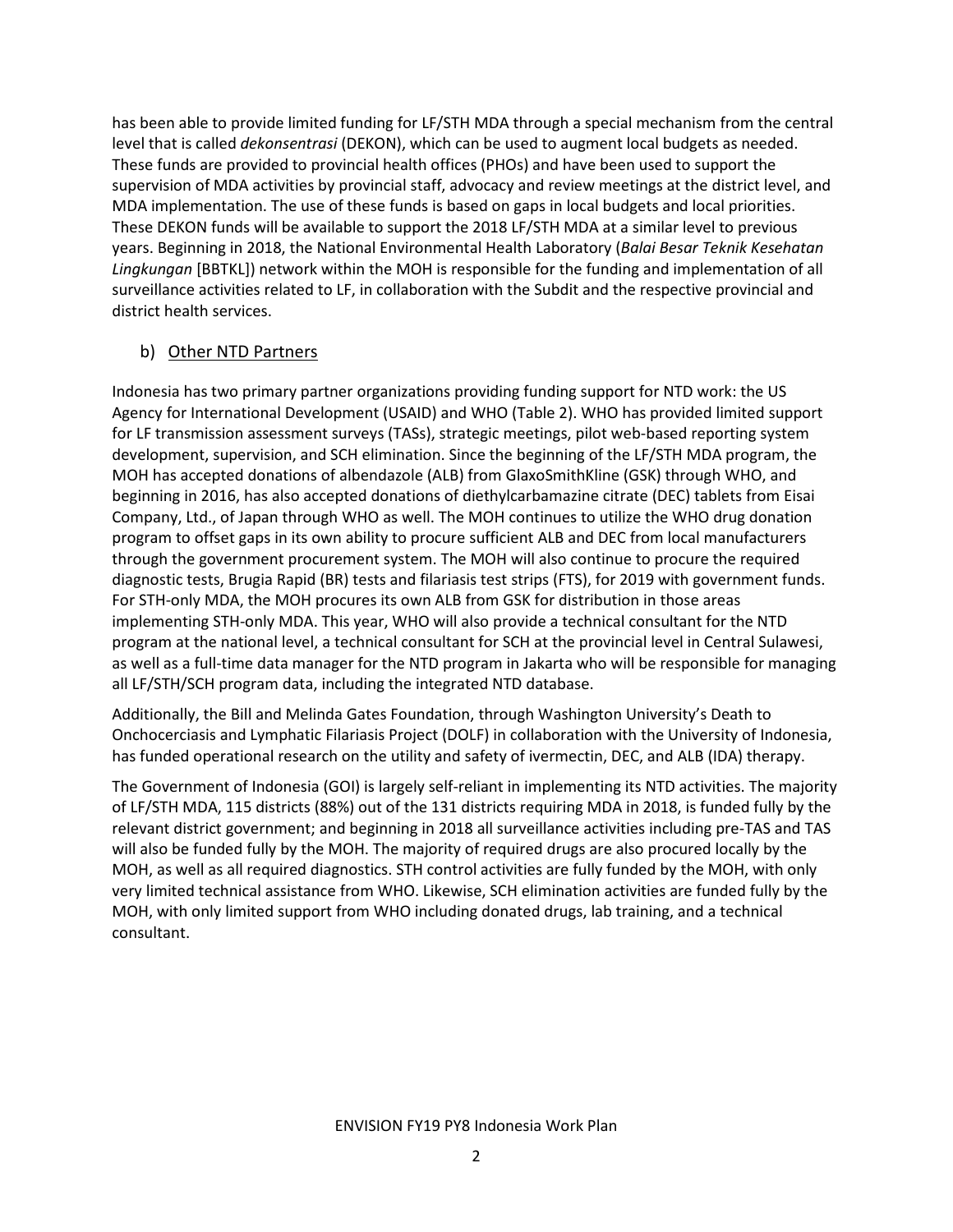# Table 2. Non-ENVISION NTD partners working in Indonesia, donor support, and summarized activities

| <b>Partner</b> | Location<br>(Regions/States)                                           | <b>Activities</b>                                                                                                                                                                                                                        | In FY18, was<br><b>USAID</b><br>providing<br>direct<br>financial<br>support to<br>this partner<br>through<br><b>ENVISION?</b> | List other donors<br>supporting these<br>partners/activities |
|----------------|------------------------------------------------------------------------|------------------------------------------------------------------------------------------------------------------------------------------------------------------------------------------------------------------------------------------|-------------------------------------------------------------------------------------------------------------------------------|--------------------------------------------------------------|
| <b>MOH</b>     | Central, province,<br>and district                                     | LF/STH MDA support in 131 districts in<br>2018 including advocacy, M&E, and<br>limited capacity building activities.<br>Drug procurement of ALB and DEC, as<br>well as FTS and BR tests                                                  | Yes                                                                                                                           | <b>WHO</b>                                                   |
| <b>WHO</b>     | Jakarta with field<br>visits to<br>implementing<br>provinces/districts | Provides technical and limited financial<br>support for strategic planning, M&E,<br>and donation/importation of ALB (2016,<br>2017, and 2018), DEC (2016, 2017, and<br>2018), and FTS/BR tests for special<br>activities (2017 and 2018) | <b>No</b>                                                                                                                     | <b>GSK and Eisai</b>                                         |
|                |                                                                        | Provides financial and technical support<br>for SCH elimination activities in two<br>endemic districts                                                                                                                                   | No                                                                                                                            | <b>MOH</b>                                                   |
|                |                                                                        | Technical assistance and full-time data<br>manager for national NTD management<br>information system                                                                                                                                     | <b>No</b>                                                                                                                     | <b>MOH</b>                                                   |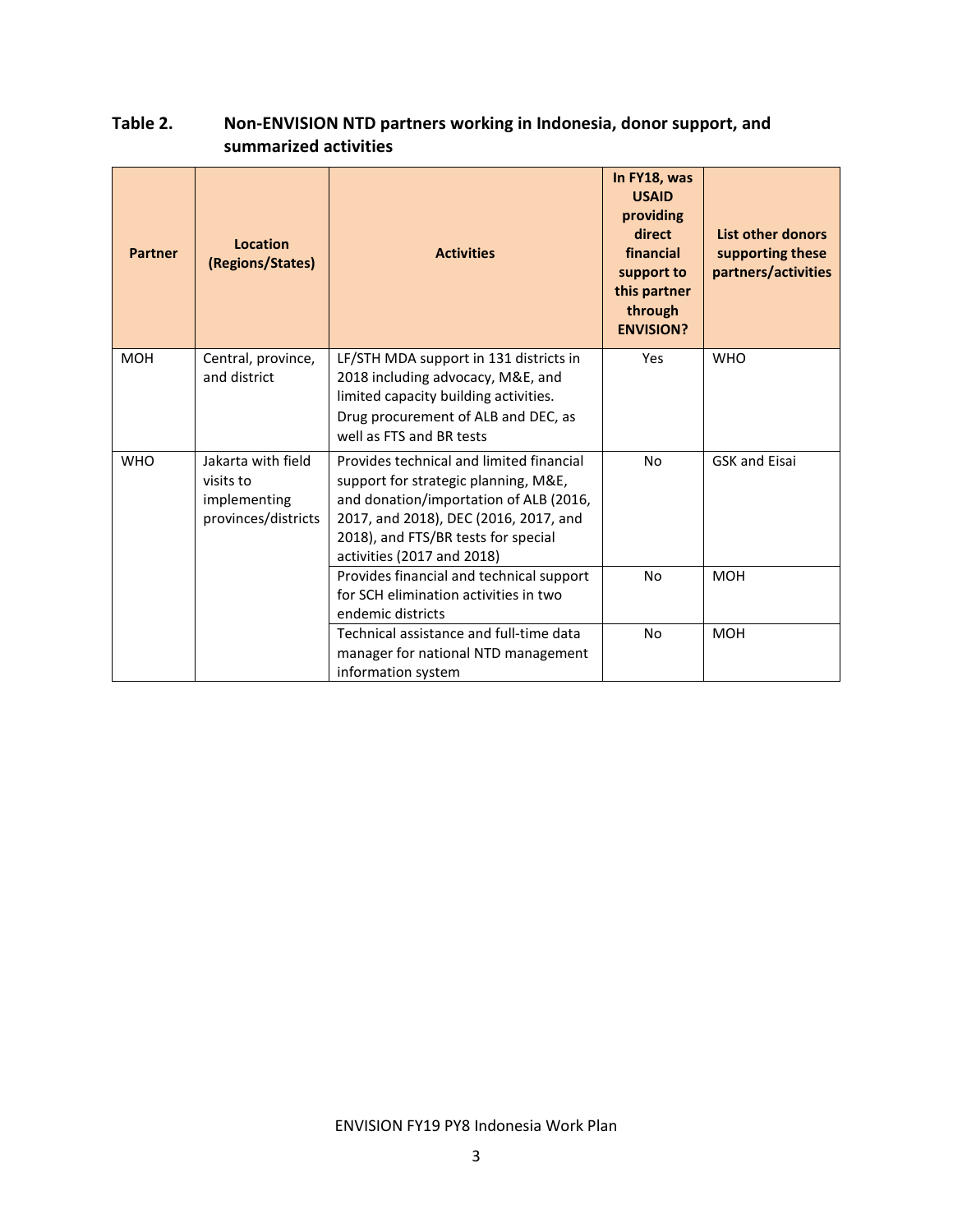# 2. National NTD Program Overview

#### a) Lymphatic Filariasis (combined with STH if appropriate)

The Government of Indonesia endorses elimination of LF as a public health problem. Current projections indicate that the national program will be able to stop MDA in all districts after the October 2022 LF/STH MDA. Current national strategies follow the latest WHO guidance for LF (primarily that outlined in the 2011 TAS manual) and are consistent with the major recommendations from international experts provided during WHO regional NTD expert meetings over the last three years.

Of the 514 districts in Indonesia, approximately 236 are endemic for LF caused by Wuchereria bancrofti, Brugia malayi, and/or Brugia timori. Mapping of the entire country using blood collected at night to analyze the prevalence of microfilaremia (Mf) was completed in 2016. The Indonesian NTD Program achieved 100% geographic coverage during the 2017 LF/STH MDA. A total of 43.4 million people live in 131 districts requiring LF MDA in October 2018; 12.4 million live in 34 districts pending pre-TAS/TAS results, and 46.4 million people live in 71 districts currently in post-MDA surveillance.<sup>1</sup> In fiscal year 2018 (FY18), 50 districts have planned to implement a total of 54 TASs. Thirty-four districts will implement 34 TAS1 surveys; 12 districts will implement a total of 14 TAS2 surveys; and 4 districts will implement a total of 6 TAS3 surveys.

In addition, 14,932 chronic cases have been reported by district.

Past ENVISION support was instrumental in assisting the MOH to complete LF mapping for the country. ENVISION has also provided assistance and capacity building for (1) MDA implementation at the national, district, and village levels in 59 districts; (2) pre-TAS and TAS implementation; (3) coverage surveys, data quality assessments (DQAs), and an integrated NTD database at the national level; and (4) overall LF/STH policy and strategies at the national, provincial, and district levels. For the October 2018 LF/STH MDA, ENVISION will continue its support in 16 districts.

b) Schistosomiasis

 $\overline{\phantom{a}}$ 

Indonesia's goal is to eliminate SCH, caused by Schistosoma japonicum, as a public health problem by 2025, following an enhanced strategic plan formalized in 2018, with WHO assistance. The strategy includes surveys and treatment of humans, vectors (snails), and animal reservoirs (rats, cattle, and dogs). SCH is endemic in 28 villages within Poso and Sigi districts in Central Sulawesi province, with an at-risk population of 28,451 people. Control activities originally ended in 2005; however, in 2010, Kato-Katz surveys showed a resurgence of transmission with an average prevalence of infection of 3.81% (range: 0–12.33) at 21 sites in the two districts. These areas have restricted access to potable water and sanitation, and few families have latrines. Although targeted MDA took place from 2010 to 2014, surveys in 2014 showed an increase in the average prevalence from 0.80% to 1.61% in Sigi and from 0.64% to 0.82% in Poso, with selective treatment (test-and-treat positives and family members) provided to at-risk communities. Prior to the launching of the new strategy, current prevalence was collected showing rates between 0% and 2.15% in 2017. The new strategy calls for two more rounds of MDA covering the entire endemic population as well as specific interventions for the vector and associated animal reservoirs. The MOH provides the funding for the distribution and WHO provides praziquantel through international drug donation program.

ENVISION FY19 PY8 Indonesia Work Plan <sup>1</sup> As October 2017 MDA is reported in FY17 workbooks, the districts requiring MDA data matches with the FY17 SAR1 workbook, while the pending and post-MDA surveillance data come from FY18 work planning workbook.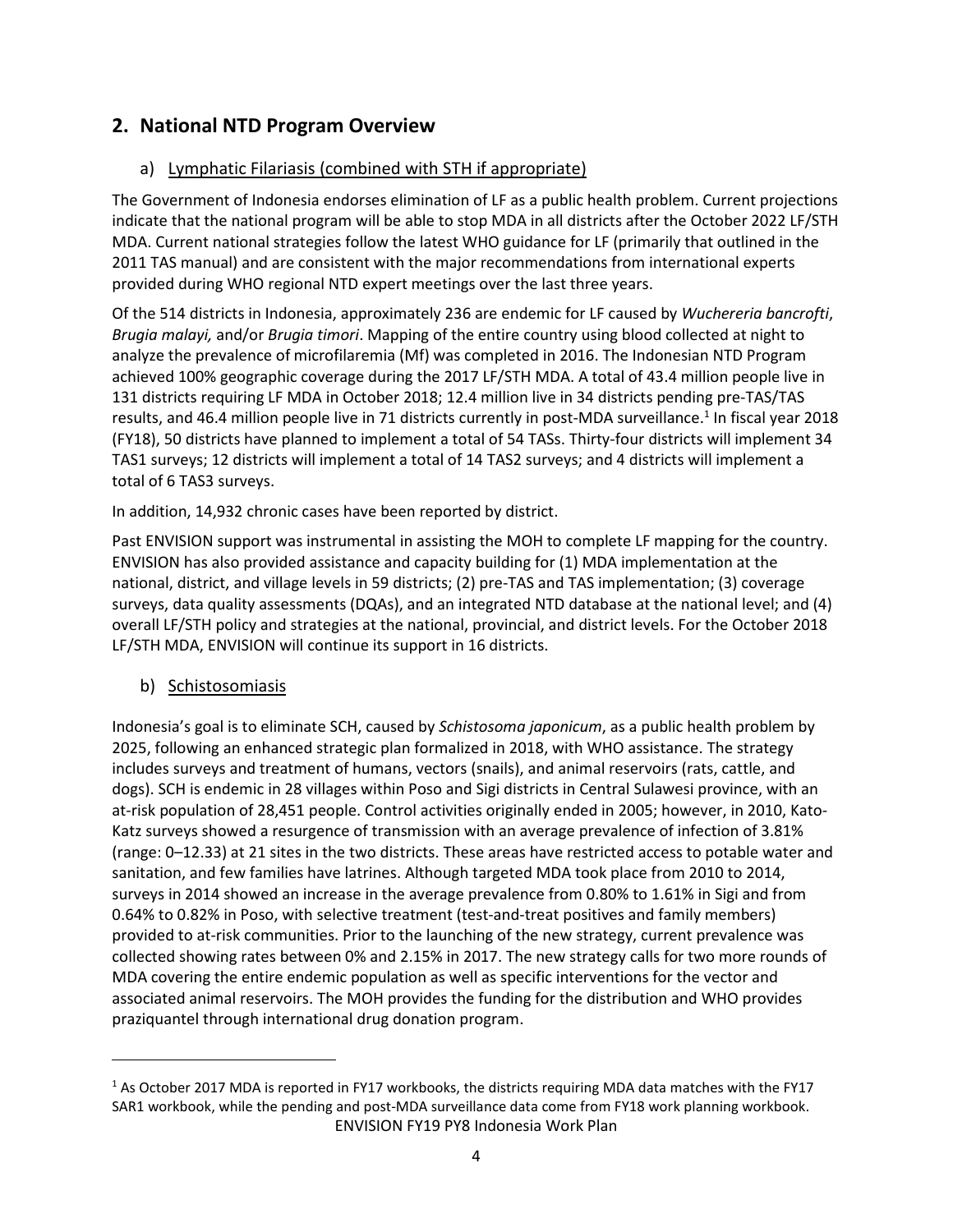ENVISION has not supported SCH activities in the past.

#### c) Soil-transmitted Helminths

The MOH's goal is MDA coverage of at least 75% of preschool children and school-age children (SAC) in all endemic districts by 2020. A special Presidential Initiative to Alleviate Stunting was begun in 2018 in 100 districts, with the goal of full national coverage by 2020. This initiative is an integrated program including deworming, vitamin A distribution, and nutrition education targeting all children aged 12 and under. Deworming will be organized through the *posyandu* system as well as in grade schools, with implementation once a year in those districts that also implement LF MDA, and twice a year in all others.

In the last 15 years, 172 districts in Indonesia have been surveyed to assess STH prevalence using Kato-Katz, and over 40,000 individuals (mostly children) have been sampled. The results show that STH infection is widespread in the country, with an average prevalence of 28.12% (range: 0%–85%). In 2018, 20.2 million preschool children (1–4 years) and 40.6 million SAC (5–12 years) need at least one round of MDA per year. In 2017, only 69% (353) of districts implemented STH MDA; of those, 43% (152) implemented in coordination with LF MDA and the remainder (231) as an integrated distribution with vitamin A and/or the school health program.

In the past, ENVISION provided technical assistance (TA) and a small amount of funding for advocacy and information, education, and communication (IEC) to kick-start STH-only MDA. Currently, all STH-only activities are self-funded by the government.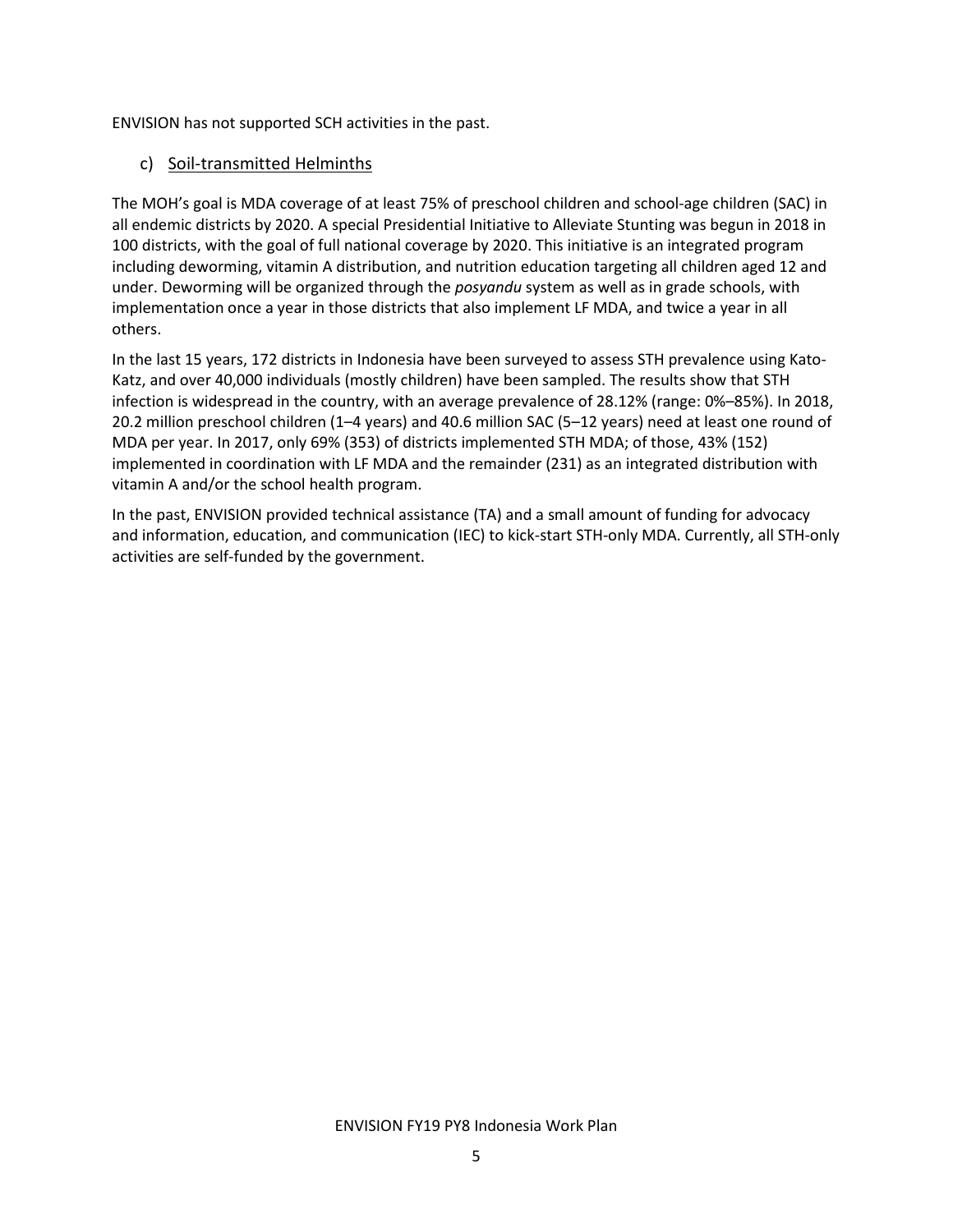# 3. Snapshot of NTD Status in Indonesia

|                                   |                                            |                                   | Columns C+D+E=B for each<br>disease*       |                                |                                                     |                         | Columns F+G+H=C for each disease* |                                          |                                               |                |  |  |                                                                                                      |                                                                                         |                                   |
|-----------------------------------|--------------------------------------------|-----------------------------------|--------------------------------------------|--------------------------------|-----------------------------------------------------|-------------------------|-----------------------------------|------------------------------------------|-----------------------------------------------|----------------|--|--|------------------------------------------------------------------------------------------------------|-----------------------------------------------------------------------------------------|-----------------------------------|
|                                   |                                            |                                   | <b>MAPPING GAP</b><br><b>DETERMINATION</b> |                                |                                                     |                         | <b>MDA GAP DETERMINATION</b>      | <b>MDA</b><br><b>ACHIEVEMENT</b>         | <b>DSA NEEDS</b>                              |                |  |  |                                                                                                      |                                                                                         |                                   |
| $\mathbf{A}$                      | B                                          | $\mathbf{C}$                      | D                                          | E                              | $F^*$                                               |                         | $G^*$                             | H                                        | $\mathsf{I}^*$                                |                |  |  |                                                                                                      |                                                                                         |                                   |
| <b>Disease</b>                    | <b>Total No.</b><br>of<br><b>Districts</b> | No. of<br>districts<br>classified | No. of<br>districts<br>classified          | No. of<br>districts<br>in need | No. of districts<br>receiving MDA<br>as of 09/30/18 |                         |                                   |                                          |                                               |                |  |  | No. of districts<br>expected to be in<br>need of MDA at<br>any level: MDA not<br>vet started, or has | <b>Expected No. of</b><br>districts where<br>criteria for<br>stopping<br>district-level | No. of districts<br>requiring DSA |
|                                   | in                                         | <b>COUNTRY</b>                    | as<br>endemic                              | as non-<br>endemicl            | of initial<br>mapping                               | <b>USAID-</b><br>funded | <b>Others</b>                     | prematurely<br>stopped as of<br>09/30/18 | <b>MDA have been</b><br>met as of<br>09/30/18 | as of 09/30/18 |  |  |                                                                                                      |                                                                                         |                                   |
| Lymphatic                         |                                            | 236                               | 278                                        | $\Omega$                       | 16                                                  | 115                     | $\Omega$                          | $105^{\circ}$                            | Pre-TAS: 14<br>TAS1: 21                       |                |  |  |                                                                                                      |                                                                                         |                                   |
| filariasis                        | 514                                        |                                   |                                            |                                |                                                     |                         |                                   |                                          | TAS2: 10<br>TAS3: 4                           |                |  |  |                                                                                                      |                                                                                         |                                   |
| Schistosomiasis                   |                                            | $\overline{2}$                    | 512                                        | $\Omega$                       | $\mathbf{0}$                                        | $\overline{2}$          | $\Omega$                          | $\Omega$                                 | $\Omega$                                      |                |  |  |                                                                                                      |                                                                                         |                                   |
| Soil-<br>transmitted<br>helminths |                                            | 514                               | $\Omega$                                   | $\Omega$                       | 16                                                  | 337**                   | 161                               | $\Omega$                                 | $\Omega$                                      |                |  |  |                                                                                                      |                                                                                         |                                   |

## Table 3. Snapshot of the expected status of the NTD program in Indonesia as of Sept. 30, 2018

^ Column H includes 94 districts that have passed TAS1 as of July 2018. It also includes 11 districts that will implement TAS1 or reTAS1 between July and September 2018 and are assumed to pass.

\*Columns F and G include districts implementing LF/STH MDA in October 2018. Column I includes DSA needs for October 2018–September 2019.

\*\*This number includes districts that had combined LF/STH MDA as well as STH only MDA supported by GOI. Data from districts conducting STH-only MDA were obtained directly from the GOI and have not been reported in the FY18 workbooks.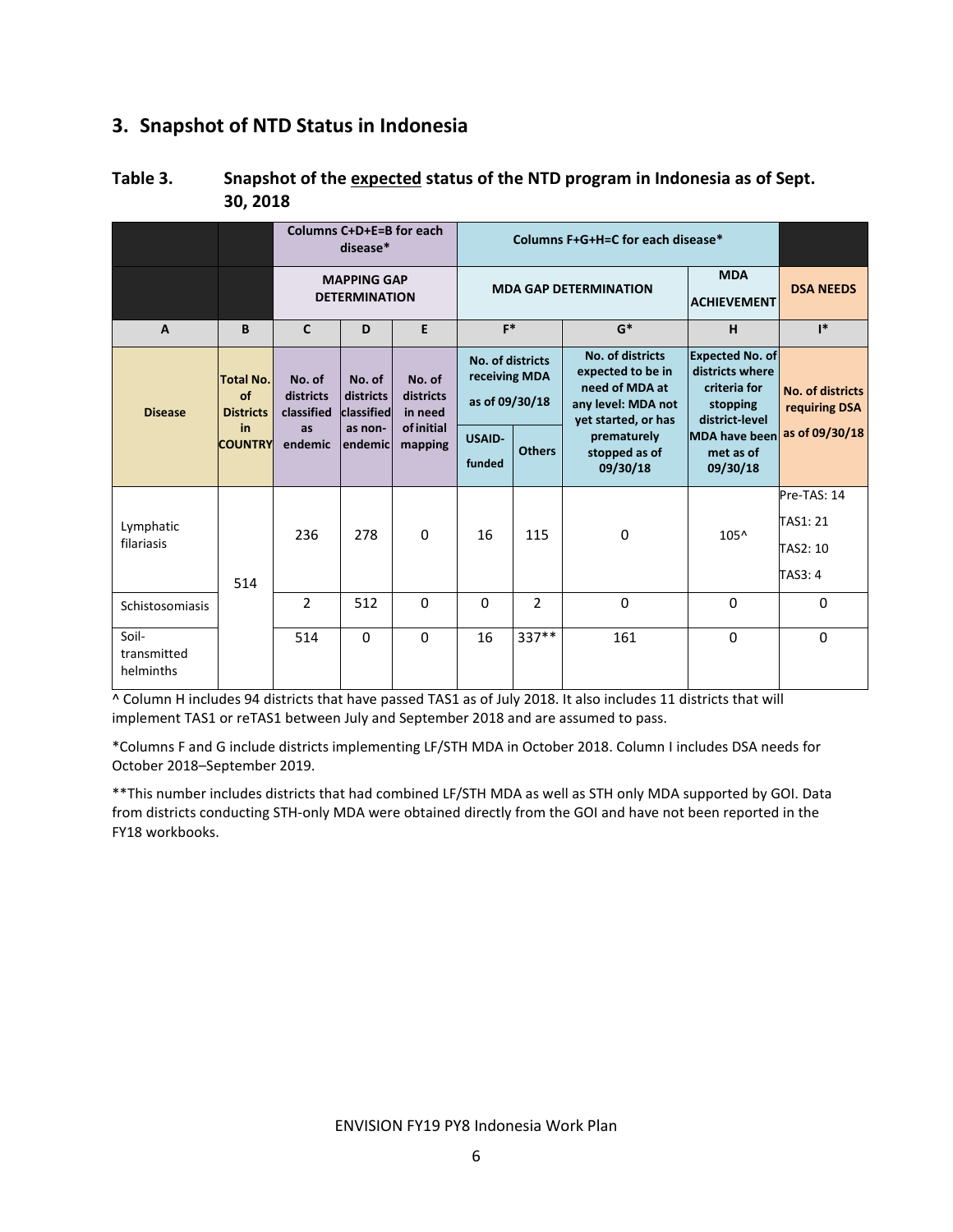# PLANNED ACTIVITIES

# 1. NTD Program Capacity Strengthening

# a) Strategic Capacity Strengthening Approach

# Capacity goals

The Subdit's goal is to have in place before the end of the ENVISION project in 2019 a fully functioning national NTD program, including the following:

- The large majority of activities—if not all—funded from national and district budgets
- Implementation of quality MDA following established best practices, including participatory cadre training, sweeping as necessary, enforced directly observed treatment (DOT), targeted social mobilization, effective local supervision, and a responsive SAE management system at all levels
- Timely procurement and efficient management of drugs and other program supplies, such as rapid diagnostic tests
- Effective collaboration with the BBTKL network on the organization of all pre-TAS and TAS together with the relevant provinces and districts
- An up-to-date, responsive, and efficient data management system that provides accurate evidence for all reporting.
- b) Capacity Strengthening Objectives and Interventions

## Objective 1: Strengthen Program Capacity to Implement Quality MDA in All Districts

Special efforts will continue to assist the Subdit to consolidate the lessons learned and best practices from the "ENVISION experience" and expand their use into non-ENVISION districts.

Intervention 1: Improving MDA Management in ENVISION-supported Districts. ENVISION will continue to collaborate with the Subdit to improve the quality of MDA management in the 16 ENVISIONsupported districts in October 2018, with an emphasis on increased frequency and quality of supervision by the Subdit, partner NGOs, and DHOs during MDA implementation. Visits to low-performing HCs will be prioritized, and special activities identified to address the specific issues in each of these districts.

Intervention 2: Improving MDA in non-ENVISION-supported Districts. In FY18, the updated cadre training presentation and Cadre Handbook were presented and then electronically shared during the national LF program review meetings with all districts planning MDA. In FY19, to reinforce the availability of these materials in non-ENVISION districts, they will again be shared electronically with all districts planning LF/STH MDA. Furthermore, ENVISION has provided additional copies of the Cadre Handbook, which were printed and disseminated to non-ENVISION districts through the Subdit in late FY18 in preparation for the 2018 LF/STH MDA. During preparations for the October 2019 MDA, ENVISION will provide support to the Subdit to improve the quality of MDA management in selected low-performing, non-ENVISION districts/provinces by focusing on strengthening DHO strategic planning to ensure that all necessary components of the MDA will be well planned and funded.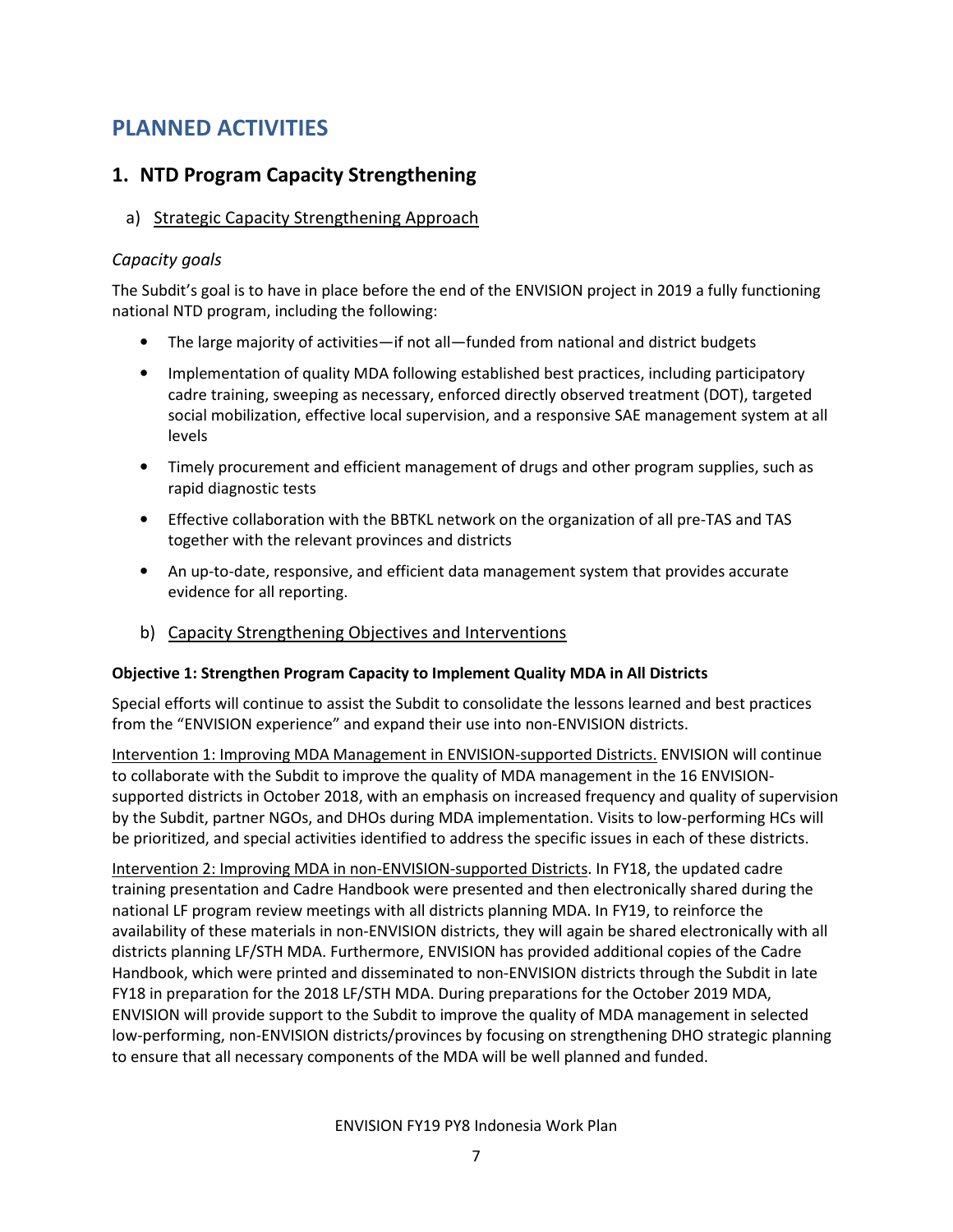#### Objective 2: Strengthen Interdepartmental Collaboration to Institutionalize M&E Capacity

ENVISION will continue to support the Subdit in strengthening official working relationships with the BBTKL network within the MOH to implement the various disease-specific assessments (DSAs) required to document elimination and track the control of the NTDs endemic in the country.

Intervention 1: Interdepartmental Collaboration. ENVISION will work with the Subdit to organize a national coordination meeting with the BBTKL network.

#### Objective 3: Strengthen Data Management and Use

Intervention 1: Subdistrict Data Analysis. Building on the success of past support, ENVISION will work with all MOH levels to analyze multi-year data at subdistrict and district levels, and thereby identify areas with low coverage that require improved planning, training, and supervision. As in the past, using an approach adapted from the ENVISION Data for Action Guide (DAG), ENVISION will assist the Subdit to analyze, present, and discuss past performance data, with an emphasis on HC-level MDA coverage data, during each of the strategic planning meetings in priority provinces planned for FY19. The project will assist each of the endemic districts involved to use this evidence as the basis for planning of their next round of MDA. ENVISION will also support the implementation of data consolidation meetings in 14 selected districts following the implementation of the 2018 LF/STH MDA to review, consolidate, and analyze the coverage results together with the relevant DHO and HCs in each district.

#### c) Monitoring and Evaluating Proposed Capacity Strengthening Interventions

Both routine informal meetings and regularly scheduled review meetings with the Subdit will be used to track progress made toward achieving the desired capacity strengthening outcomes using the following indicators to measure success.

#### Objective 1: Strengthen Program Capacity to Implement Quality MDA in All Districts

#### Indicators:

- Percentage of districts with epidemiological coverage above recommended levels;
- Number of joint supervision visits made by ENVISION and Subdit/BBTKL staff and issues addressed;
- National Mid-term Development Plan and the annual National NTD Program Work Plan available; and
- Number and quality of provincial/district planning/coordination meetings held in both ENVISION and non-ENVISION areas.

#### Objective 2: Strengthen Interdepartmental Collaboration to Institutionalize M&E Capacity

#### Indicators:

- All partners fully fluent in the guidelines and protocols for pre-TAS and TAS, including a clear division of work involving the Subdit and the BBTKLs, to be measured through post-tests, supervision checklists, and monitoring visits during implementation;
- Ability to use diagnostic tools, measured using TAS training and in TAS supervisory checklists;
- Number of TASs co-supervised by ENVISION and TAS supervisors; and
- Number of TASs implemented according to WHO guidance.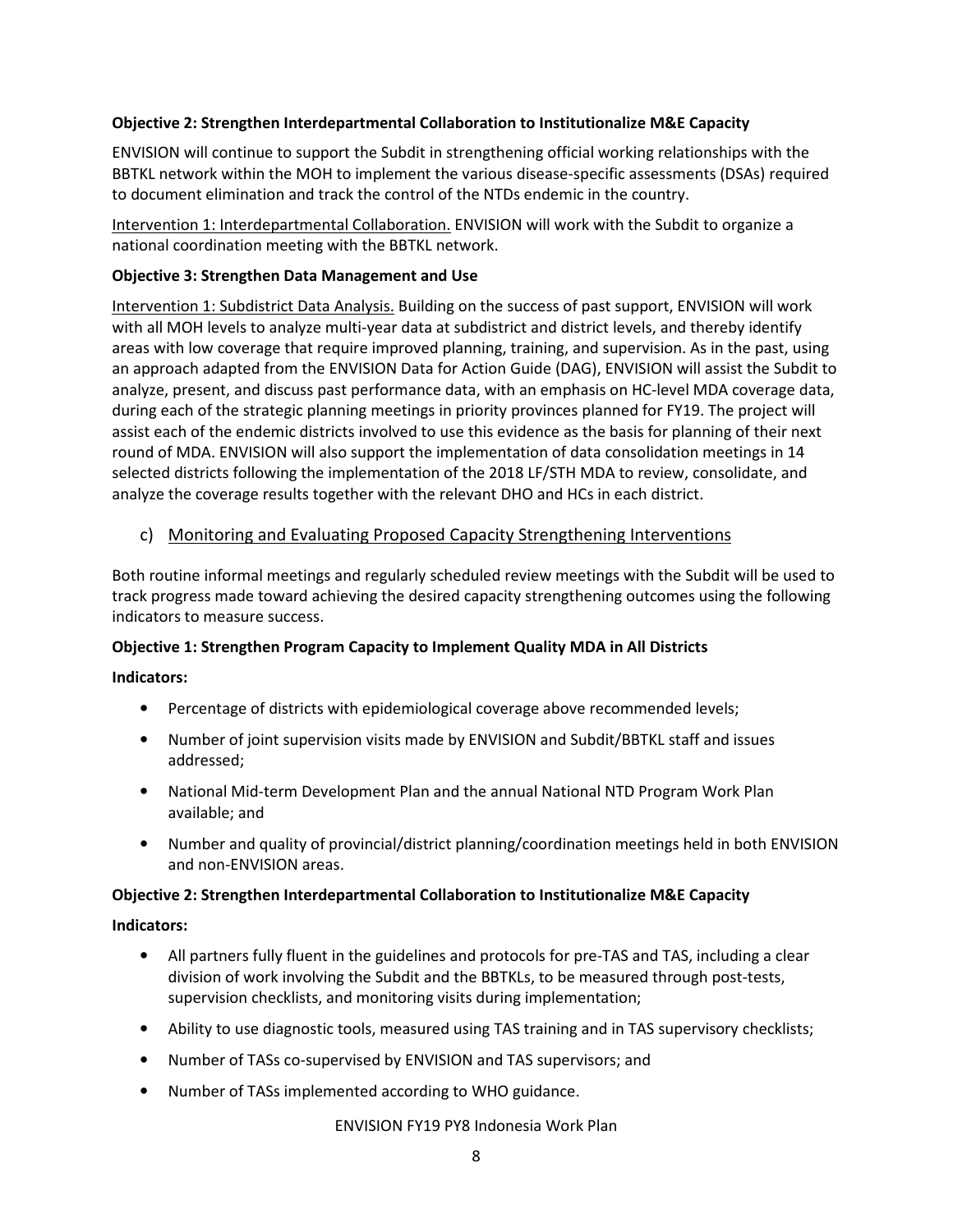#### Objective 3: Strengthen Data Management and Use

#### Indicators:

- Use of integrated database: all historical data are complete and used to prepare WHO reporting forms and coverage reports and to inform annual planning;
- DQA and coverage survey results from previous years: survey reports available, recommendations and related activities included in annual work plans, and outcomes of implementing recommendations tracked; and
- Number of districts implementing enhanced strategies for improving coverage.

Project assistance area Capacity strengthening interventions/activities How these activities will help to correct the needs identified in the situation above a. Strategic planning • PHO/DHO LF/STH MDA planning/coordination meetings These activities will help share the ENVISION experience with non-ENVISION districts. d. Social mobilization • Ensuring the use of best practices in districts by providing the LF MDA Cadre Handbook to priority non-ENVISION districts (funded in FY18 to support October 2018 MDA) This activity will help share the ENVISION experience with non-ENVISION districts. e. Training (please see the Training section for specific training activities) k. M&E (please see the M&E section for specific M&E capacity strengthening activities)

Table 4. Project assistance for capacity strengthening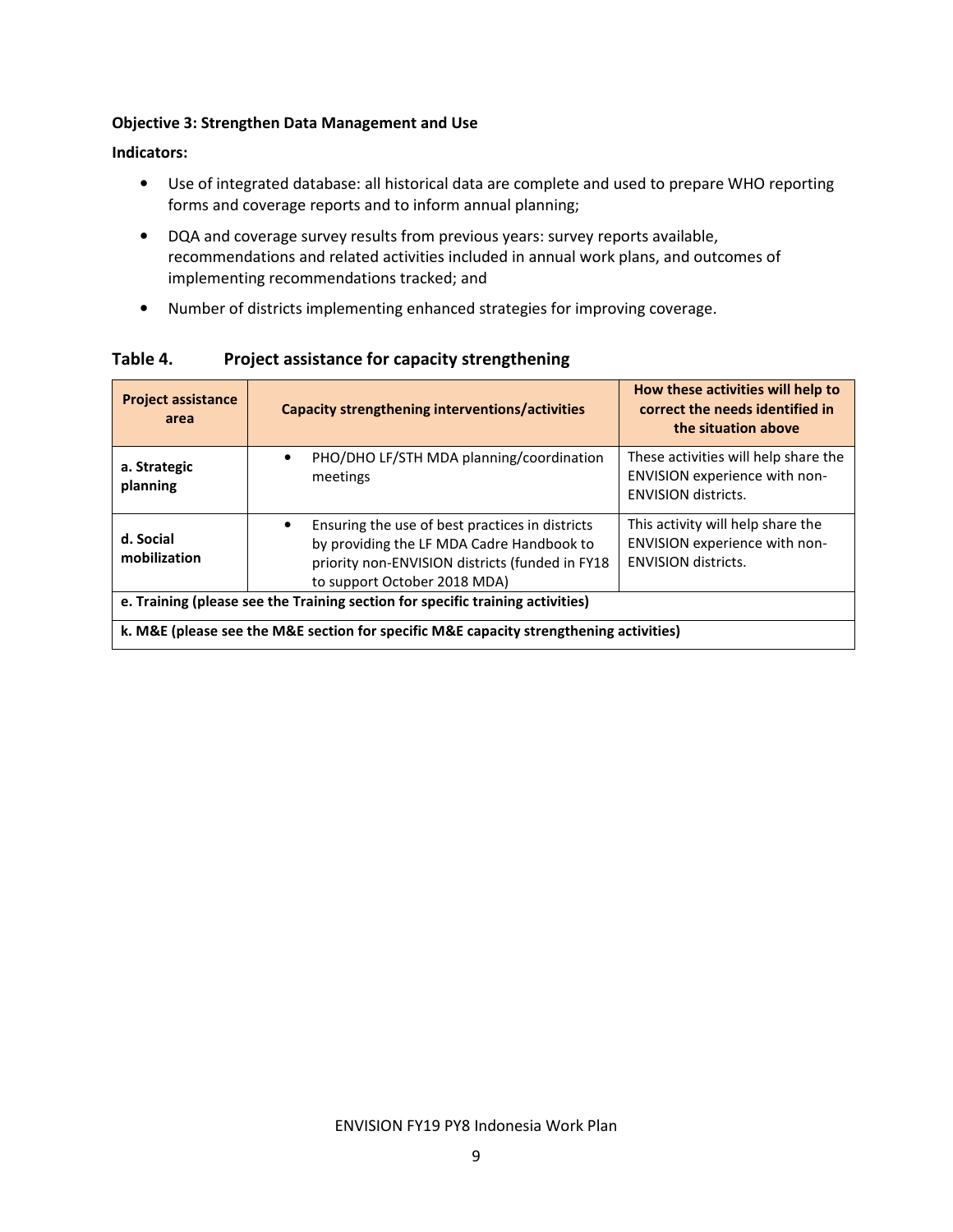# 2. Project Assistance

## a) Strategic Planning

Program Review and Planning Meetings to Enhance Preparations for the October 2019 LF/STH MDA in Selected Areas: ENVISION will assist the Subdit to organize program review and planning meetings in each of six provinces including three previously supported by ENVISION (Aceh [12 districts], Sumatra Barat [9 districts] and Sumatra Utara [9 districts]) and three provinces not supported by ENVISION (Papua [18 districts], Papua Barat [11 districts], and Nusa Tenggara Timur [14 districts]). Each two-day meeting, facilitated by the Subdit with assistance from ENVISION, will include five participants from the relevant PHO and two staff from each of the DHOs from endemic districts in the province. Special efforts will be made to include other ministries, such as education and religious affairs, in these meetings to encourage more active support and involvement in MDA. During these meetings, the comprehensive analysis of all available data will be discussed (adapting the ENVISION Data for Action Guide approach), possible reasons for low performance will be determined, available funding sources will be identified, and appropriate strategies to respond to the local situation in each area will be developed. These strategies may include activating the local network of religious leaders, more effectively utilizing local media, developing more compelling IEC materials using the local language, providing additional training for cadres, training additional cadres, increasing the involvement of local village heads and village midwives, and/or implementing more active supervision at all levels. Once participants arrive at a consensus on recommended strategies, the DHO will complete detailed planning based on all available funding from various sources at the district, HC, and village levels, and request special assistance from the Subdit to fill any gaps. The Subdit will also use these opportunities to discuss morbidity management as well as post-MDA surveillance to better prepare these provinces for these critical components of elimination.

## b) NTD Secretariat

The NTD Secretariat at the Subdit will be self-reliant in funding all its requirements for office supplies and operational costs this year.

#### c) Building Advocacy for a Sustainable National NTD Program

No activities in this section are included in the FY19 ENVISION work plan.

d) Mapping

All LF mapping and remapping for Indonesia has been completed by the Subdit, with considerable support from ENVISION prior to the end of 2016. No additional mapping is required this year.

e) MDA Coverage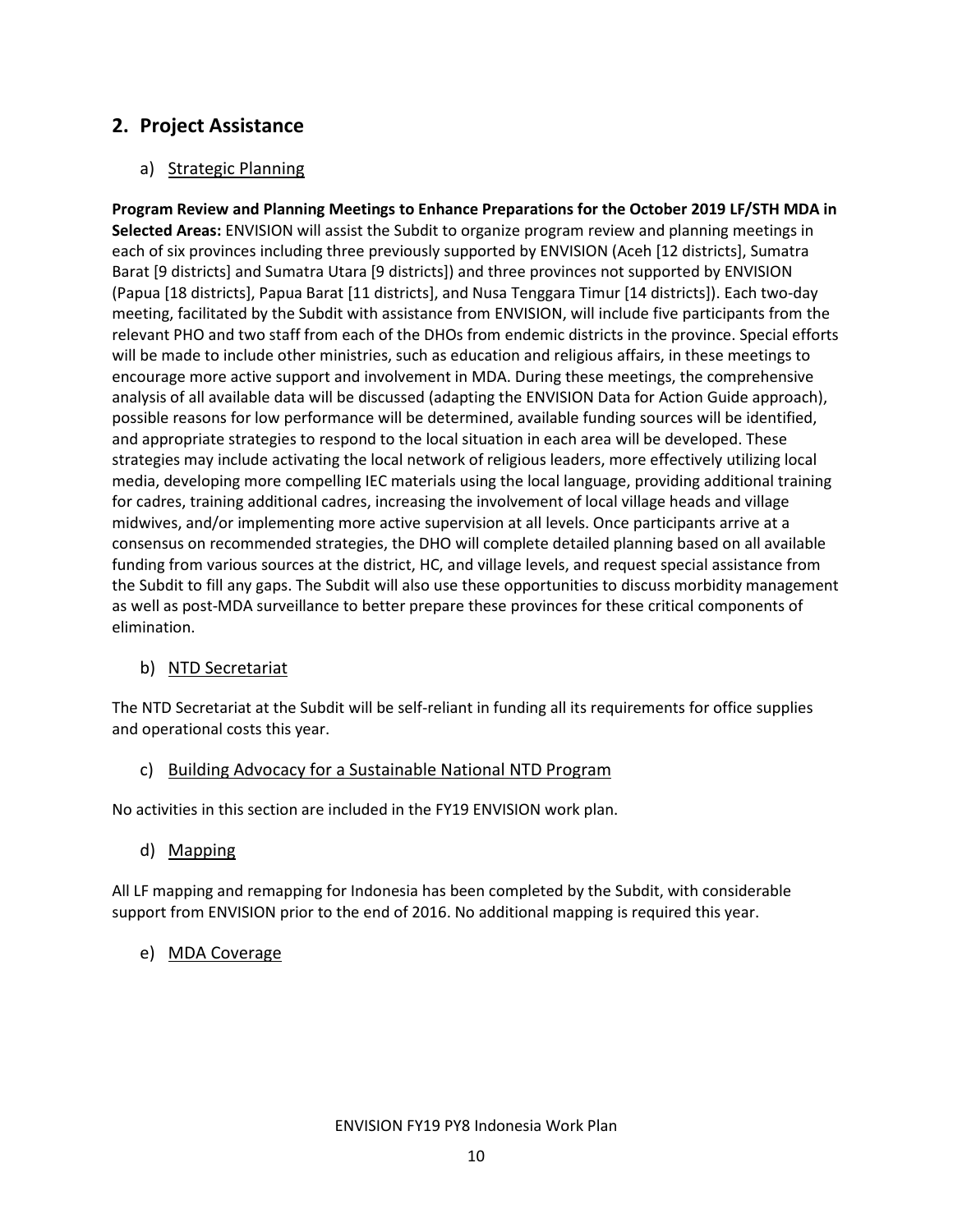#### Planned FY19 MDA Activities

| <b>NTD</b>                        | Age groups targeted                            | <b>Number of rounds</b><br>of distribution<br>annually | <b>Distribution</b><br>platform(s) | <b>Number of</b><br>districts to<br>be treated<br>in FY19 | Total # of<br>eligible<br>people to be<br>targeted<br>in FY19 |
|-----------------------------------|------------------------------------------------|--------------------------------------------------------|------------------------------------|-----------------------------------------------------------|---------------------------------------------------------------|
| Lymphatic<br>filariasis           | Entire population<br>between 2 and 70<br>years | 1                                                      | Community<br><b>MDA</b>            | $0*$                                                      | $0*$                                                          |
| Soil-<br>transmitted<br>helminths | Entire population<br>between 2 and 70<br>vears | 1                                                      | Community<br><b>MDA</b>            | $0*$                                                      | $0*$                                                          |

#### Table 5. USAID-supported districts and estimated target populations for MDA in FY19

\*The FY18 LF/STH MDA targets 5,453,573 people in 16 districts.

Support for MDA in October 2018: ENVISION will provide technical assistance and fill in funding gaps for comprehensive LF/STH MDA implementation in 16 districts. These 16 districts are mainly on the island of Sumatra but include one district in Kalimantan that previously failed a pre-TAS. Major activities include coordination meetings at the district and HC levels, M&E training, cadre training, community registration, social mobilization, MDA implementation, sweeping, and reporting and recording. Supervision will be provided by the DHO to all low-performing HCs and a sample of other HCs in their area based on the standard ENVISION supervision checklists, particularly for key activities such as cadre training and the actual MDA implementation. Furthermore, additional support was provided to all 16 districts to enable them to respond to their local issues in creative, innovative ways and achieve significant improvements in the coverage and quality of their MDA.

#### f) Social Mobilization to Enable NTD Program Activities

No activities in this section are included in the FY19 ENVISION work plan.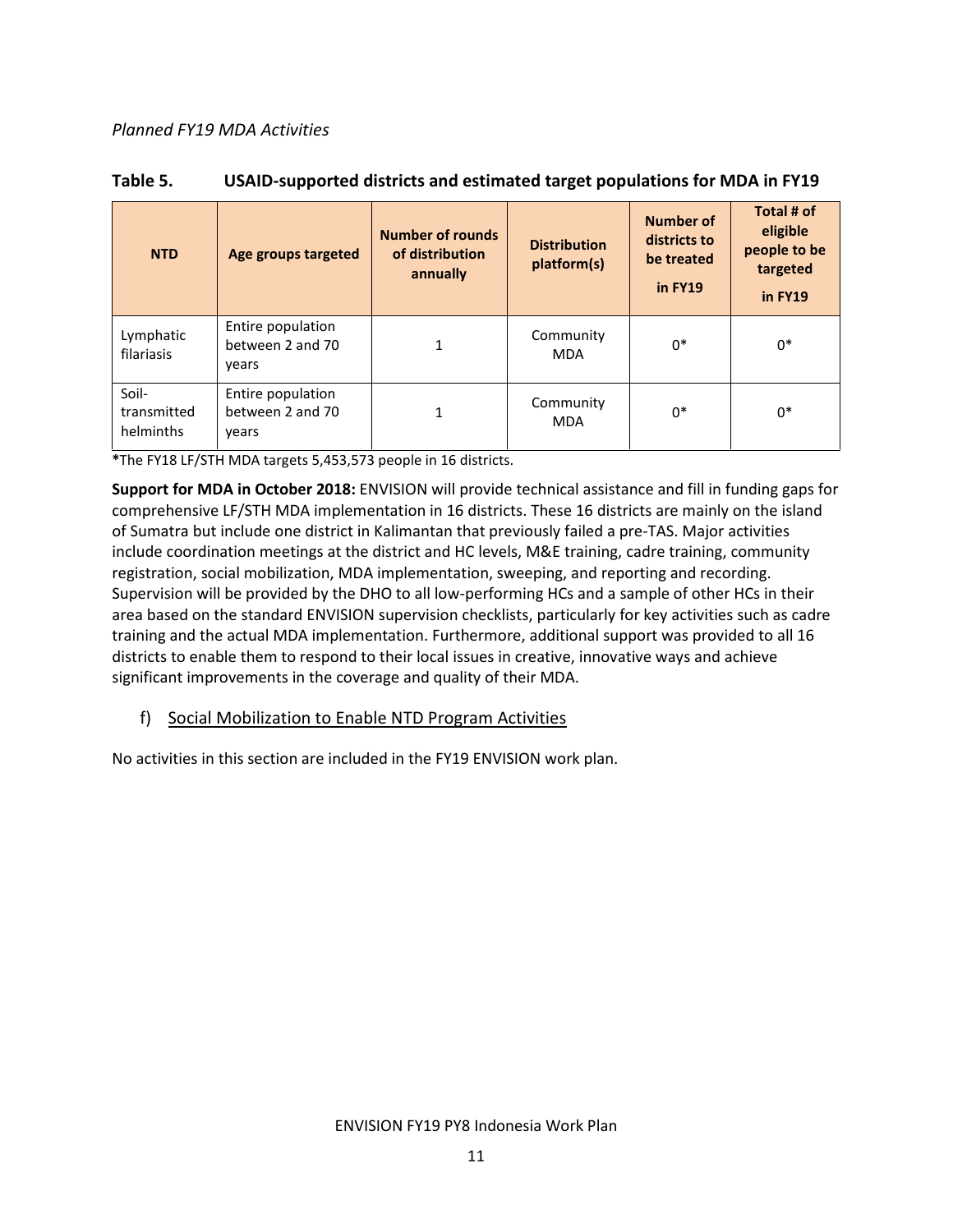# g) Training

In FY19, ENVISION will support the two M&E trainings specified in Table 6, which are further detailed in the M&E section below.

|                               |                                                        |            | <b>Number to be trained</b> |                          | <b>Number</b><br><b>of</b> | Location                 | Name other         |
|-------------------------------|--------------------------------------------------------|------------|-----------------------------|--------------------------|----------------------------|--------------------------|--------------------|
| <b>Training groups</b>        | <b>Training topics</b>                                 | <b>New</b> | <b>Refresher</b>            | <b>Total</b><br>trainees | training<br>days           | <b>of</b><br>training(s) | funding<br>partner |
| PHO and DHO<br><b>Staff</b>   | TAS design,<br>٠<br>preparation, and<br>implementation | 30         | $\mathbf 0$                 | 30                       | 5                          | Jakarta                  | None               |
| DHO Lab<br><b>Technicians</b> | Microscopy<br>٠                                        | 20         | $\mathbf 0$                 | 20                       | 3                          | Jakarta                  | None               |

## Table 6. Training targets\*

\* see M&E section below for details

#### h) Drug and Commodity Supply Management and Procurement

No activities in this section are included in the FY19 ENVISION work plan.

## i) Supervision for MDA

Supervisory Visits by PHO and DHO Staff for 2018 LF/STH MDA Support Activities: To provide supervision assistance, PHO and DHO staff will supervise the actual MDA and sweeping activities in all of the 16 ENVISION-supported districts during the 2018 LF/STH MDA in October and November 2018.

Supervisory Visits by RTI ENVISION: RTI ENVISION will provide an additional level of supervision covering many areas that need special attention and routine supervision of all ENVISION-sponsored activities as part of our best practices to ensure proper program management at all levels. These visits will be conducted in collaboration with the appropriate staff from the DHO, PHO, and/or MOH. All RTI ENVISION staff use standardized supervision checklists to collate information and include these in their trip reports.

j) M&E

Ongoing M&E TA: The ENVISION Indonesia Senior M&E Specialist and M&E Officers will continue to work together with Subdit and BBTKL staff to support all M&E activities in the ENVISION work plan and assist with all related reporting.

Integrated NTD Database: For the past several years, ENVISION has supported the rollout of the integrated NTD database, including training Subdit staff and hiring consultants to enter historical LF data. The Subdit continues to enter data into the database and has used the database on occasion to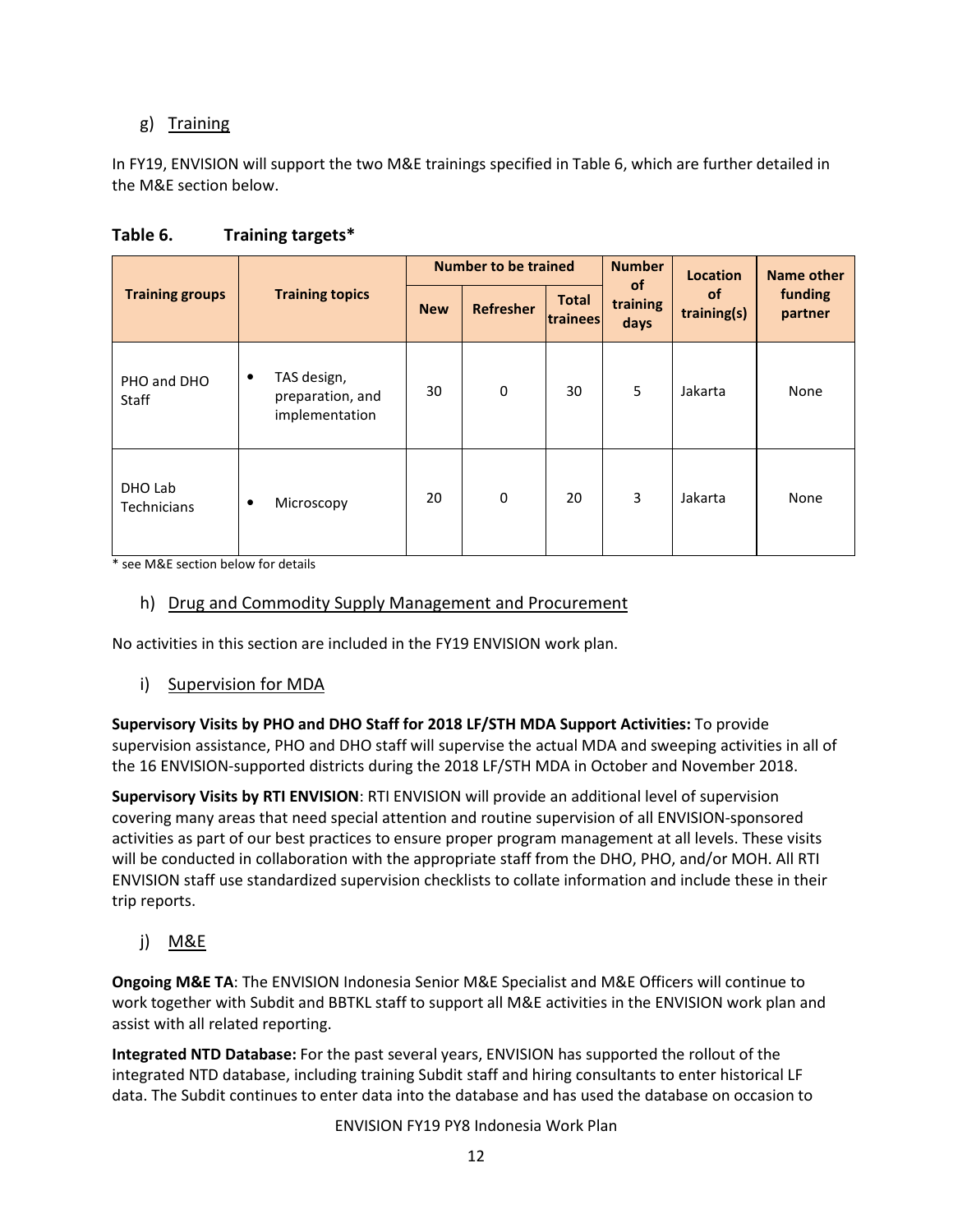generate WHO forms, such as the Joint Reporting Form. During FY19, the ENVISION M&E Specialist and M&E Assistant will continue to be available to work closely with the M&E Focal Person at the Subdit to sustain the database, as well as collaborate with the new WHO-sponsored data manager.

LF Transmission Assessment Surveys: In FY19, ENVISION will support the implementation of a total of five TASs, two of which have been carried over from FY18 because implementation was delayed due to the defective Brugia Rapid tests. The three other TASs planned for FY19 are in ENVISION-supported districts, which have successfully completed five rounds of MDA and will implement their pre-TAS with ENVISION support in late FY18. These three TASs will only be implemented if the pre-TAS results indicate Mf <1% or antigen <2%. In addition, the TAS1 in Nunukan district which was organized in January 2018 but was not able to be completed first due to extremely bad weather then by delays in obtaining additional test kits, will be completed in October 2019, requiring approximately ten days in the field.

All of these TASs will apply antigen testing with FTS in W. bancrofti areas or antibody testing with Brugia Rapid tests in Brugia spp. areas among first and second graders who are sampled according to WHO guidelines, using a cluster methodology. All rapid diagnostics will be provided by the Subdit. The surveys will pilot the use of electronic data collection where feasible, to enter GPS data of schools and summary forms to a server. This will allow maps to be made showing results by cluster in a geographic fashion.

Each TAS will be implemented by a team consisting of one PHO staff, DHO staff, two HC staff, and two cadres per cluster and a national-level supervisor from the Subdit or BBTKL, with assistance from ENVISION. In each district, four teams will implement TAS simultaneously. The surveys will be performed between October and December 2018. All surveys will utilize the standard TAS preparation and supervisory checklists for each of the various components. In all areas, duplo testing (double testing) of all positive samples will be conducted, and any discordant results will be considered "undetermined" and not included in the survey sample size. The results and next steps will be shared with the districts through a formal letter from the Subdit. If any districts fail either the TAS2 or TAS3, ENVISION will work with the Subdit to submit a request to the WHO Regional Program Review Group for advice on next steps, per the guidance in the 2011 WHO LF TAS manual and the 2016 LF TAS Expert Meeting in Jakarta.

For all ENVISION-supported districts that fail either a pre-TAS or TAS, ENVISION will work with the Subdit, as well as the respective DHO and their HCs prior to the next round of MDA to (1) utilize the TAS checklists and in-depth data review to investigate the failure; (2) where possible, organize focus groups to collect information from cadres and/or community members; (3) enhance their local social mobilization strategy to include more local-specific activities, such as engaging religious leaders or other influential people, providing media in the local language, or increasing the funding for cadres to travel to all low-performing villages; (4) increase the promotion, implementation, and monitoring of DOT; and (5) increase the amount of active supervision of the HC, DHO, and NGO staff in low-performing areas to assist with local problem solving and increase local motivation.

Table 7 lists the DSAs planned for FY19.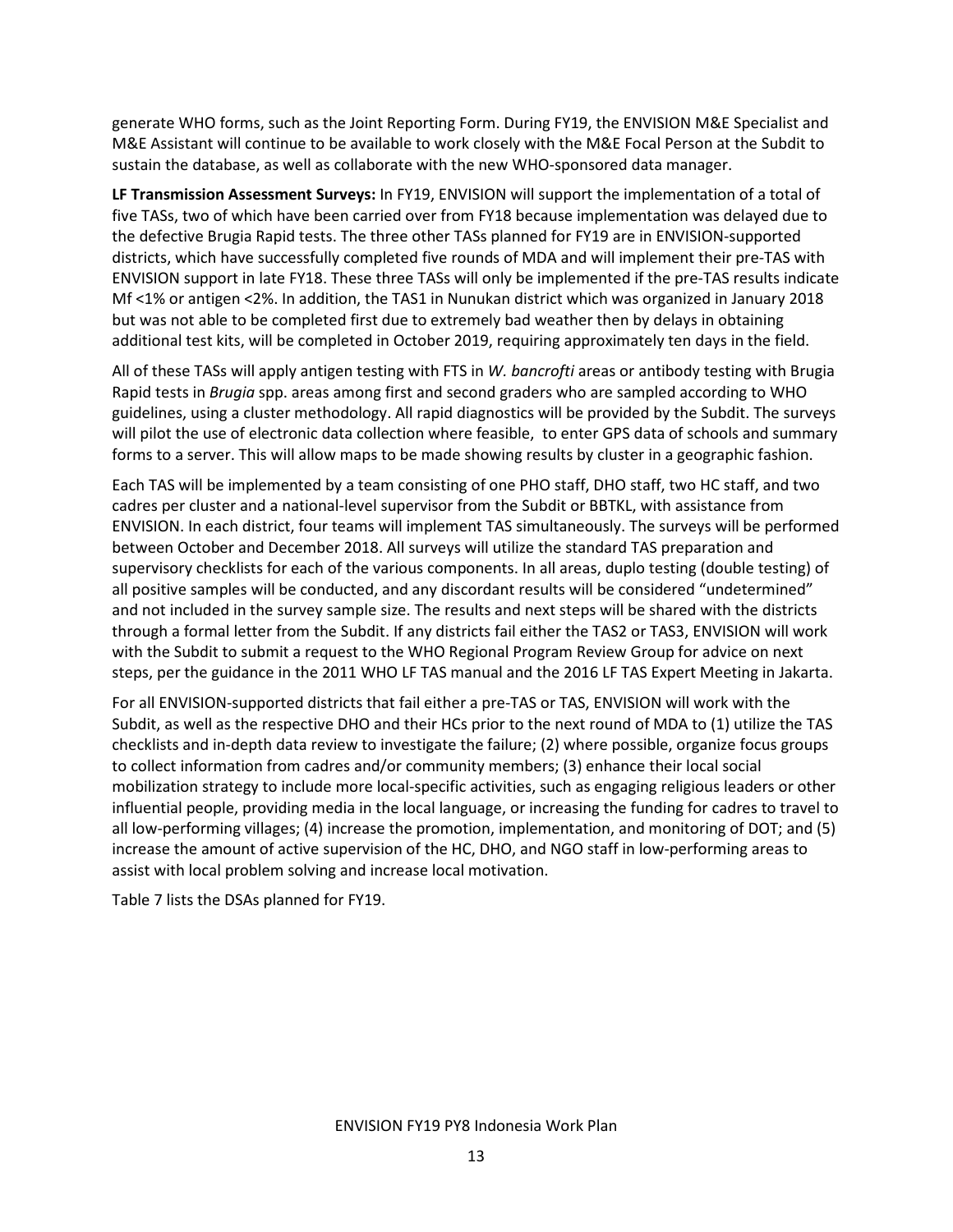| <b>Disease</b> | No. of<br>endemic<br>districts | No. of districts<br>planned for DSA | No. of EUs<br>planned for<br>DSA (if<br>known) | Type of<br>assessment | <b>Diagnostic method</b><br>(Indicator: e.g., Mf or<br>FTS) |
|----------------|--------------------------------|-------------------------------------|------------------------------------------------|-----------------------|-------------------------------------------------------------|
| LF             | 236                            | 14 (0 with USAID<br>funds)          | 14 (0 with<br>USAID funds)                     | Pre-TAS               | 10 Mf; 4 FTS                                                |
| LF             | 236                            | 22 (4 with USAID)<br>funds)*        | 22 (4 with<br>USAID funds)*                    | TAS1                  | 3 FTS; 16 BR; 3 Mixed*                                      |
| LF             | 236                            | 10 (4 with USAID)<br>funds)         | $10(1$ with<br>USAID funds)                    | TAS <sub>2</sub>      | 5 FTS; 5 BR                                                 |
| LF             | 236                            | 4 (2 with USAID<br>funds)           | 4 (0 with<br>USAID funds)                      | TAS3                  | 1 FTS; 3 BR                                                 |

Table 7. Planned DSAs for FY19 by disease

• These numbers do not include the completion of TAS1 in Nunukan District. Nunukan TAS1 is captured in the FY18 program workbook.

TAS Training for PHOs and DHOs: In July 2019, staff from the districts planning TAS1 and TAS2 in 2020 together with their provincial-level counterparts will be trained in TAS implementation, including eligibility, sampling, preparation, testing methodology, and the interpretation of results. To help PHOs and DHOs understand the purpose of the surveys and the process, a five-day training on TAS methodology and how to use the appropriate rapid tests will be conducted based on the WHO TAS training modules, which have been officially adapted for use within the MOH and now include additional practice time in the field as well as a couple of topics that are required to be included in all civil service training activities. Pre- and post-tests will be used to evaluate the participants' changes in knowledge after training, and their abilities to use and read the rapid diagnostic tests will be assessed.

Microscopic Training: In January 2019, staff from district health laboratories in LF-endemic districts ready to implement pre-TAS will be trained in the various laboratory procedures required for both LF and STH testing, with a strong emphasis on the various laboratory skills involved. The three-day training will be organized at the University of Indonesia in Jakarta, where highly qualified laboratory technicians and LF experts are available. Practical applications and considerable practice in each of the various laboratory tests involved will be emphasized. Pre- and post-tests will be used to measure changes in both basic knowledge and the practical application of the appropriate lab tests. Twenty participants will be involved to ensure proper oversight and sufficient hands-on practice for each participant.

National LF M&E Coordination Meeting: ENVISION will assist the Subdit in organizing a two-day coordination and planning meeting in Jakarta for representatives from the 10 regional BBTKLs to establish clearer guidance on the roles and responsibilities to be shared between these organizations in pre-TAS and TAS implementation, as well as other M&E activities, in support of the national LF program, building on the practical experiences that both organizations have had with implementation in the field this past year. This meeting will focus on the practical issues related to the coordination and implementation of these surveys in 2019, including scheduling and budgeting. Previous experience from implementing the surveys in the field will also be discussed, problems identified, and best practices shared. Forty participants will be involved, with priority given to senior management and staff who have been trained previously as TAS supervisors and participated in supervising TAS in the field.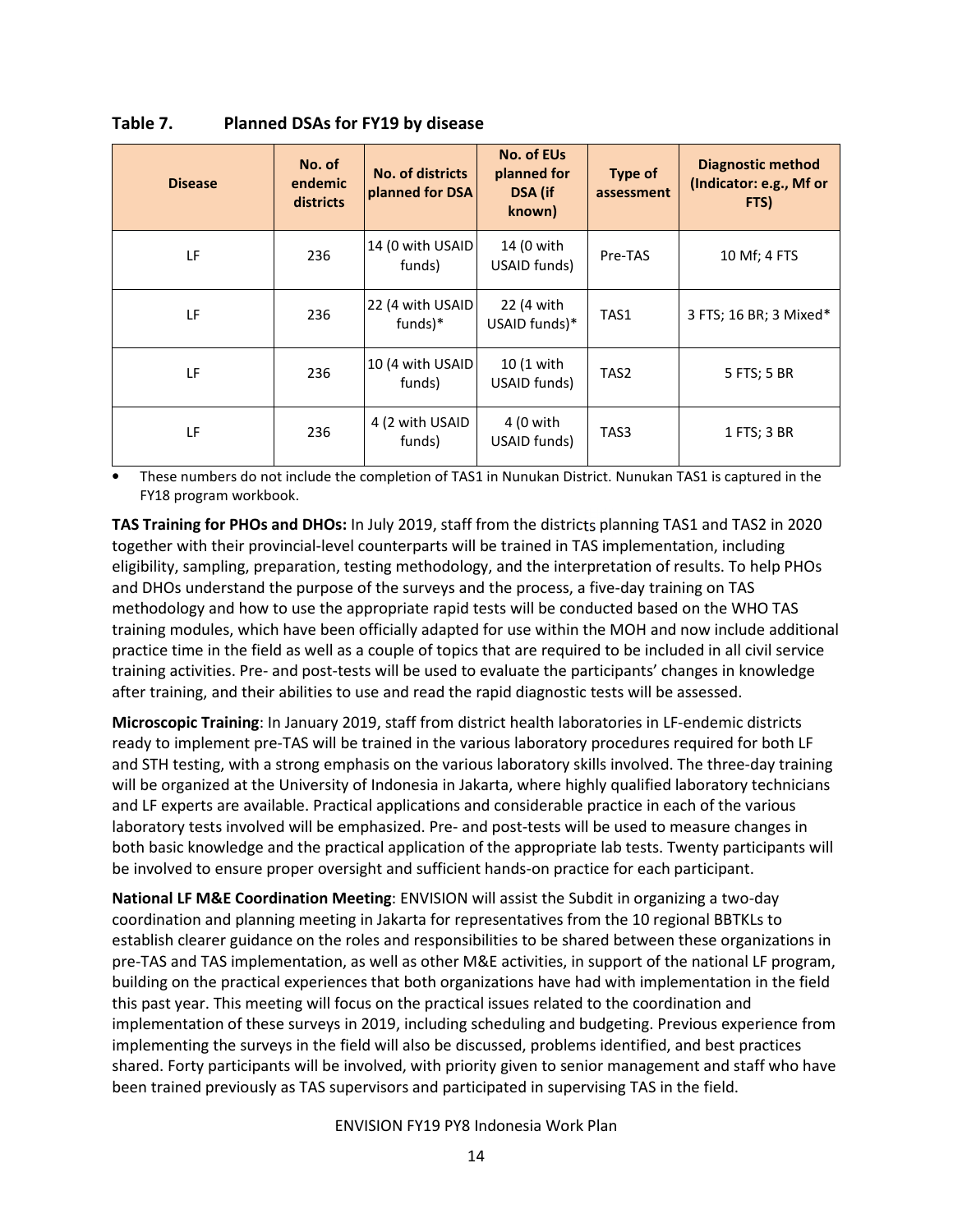#### k) Supervision for M&E and DSAs

No activities in this section are included in the FY19 ENVISION work plan.

#### l) Dossier Development

Support for Development of LF Pre-Dossier (mapping): Although the LF elimination dossier for Indonesia will not be submitted to WHO prior to completion of all TAS surveys in 2026, at the earliest, ENVISION will assist the Subdit to compile all available data concerning mapping while institutional memories are fairly reliable and before the end of ENVISION, which funded the majority of recent mapping activities. Building on the information already collected and entered into the integrated NTD database, ENVISION will work with the Subdit to update the data, identify gaps, uncover missing documentation, and confirm results with the relevant districts. Following the re-districting of several provinces over the past decade, results of prior mapping must be reassigned accordingly and sentinel and spot check sites realigned. In addition, justifications for determining non-endemic districts are often incomplete or missing. This may involve soliciting missing data from retired MOH staff as well as contacting various DHOs to figure out what took place and how best to interpret the results. Once the data have been collected, an international consultant with proven expertise in LF and LF mapping will be recruited to analyze the data and draft the mapping section of the LF elimination dossier in collaboration with the Subdit. The final mapping data will be incorporated into the integrated database at the Subdit, and copies of the mapping section of the pre-dossier as well as the attached mapping data will also be provided to the Subdit, USAID, and WHO Indonesia.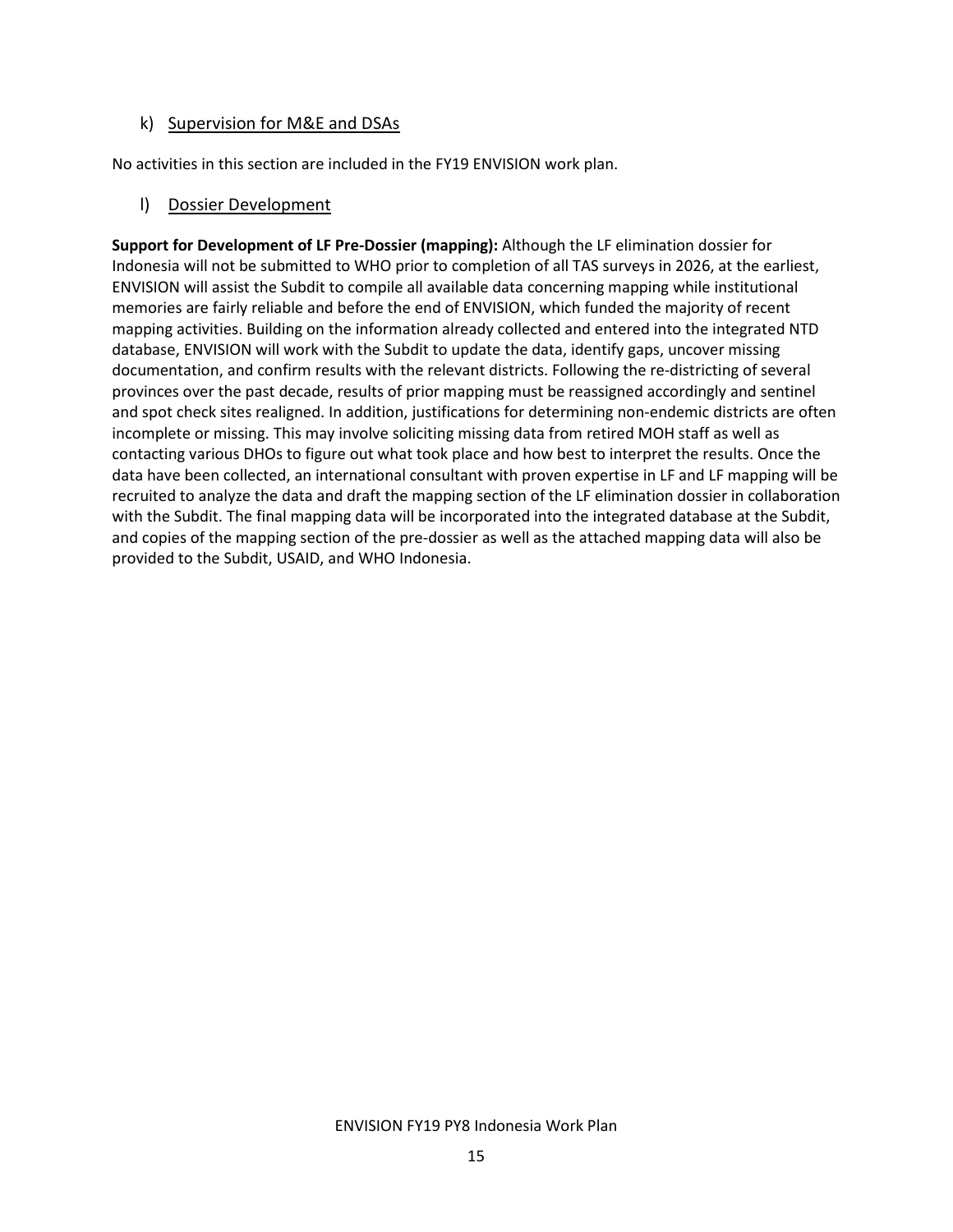# APPENDIX 1: Work Plan Timeline

| <b>FY19 Activities</b>                                       |  |  |  |  |  |  |
|--------------------------------------------------------------|--|--|--|--|--|--|
| <b>Project Assistance</b>                                    |  |  |  |  |  |  |
| <b>Strategic Planning</b>                                    |  |  |  |  |  |  |
| Program Review and Planning Meetings to Enhance              |  |  |  |  |  |  |
| Preparations for the October 2019 LF/STH MDAs in Selected    |  |  |  |  |  |  |
| Areas                                                        |  |  |  |  |  |  |
| <b>MDA Coverage</b>                                          |  |  |  |  |  |  |
| Support for MDA in October 2018                              |  |  |  |  |  |  |
| <b>Supervision for MDA</b>                                   |  |  |  |  |  |  |
| Supervisory Visits by PHO, and DHO Staff for 2018 LF/STH MDA |  |  |  |  |  |  |
| <b>Support Activities</b>                                    |  |  |  |  |  |  |
| Supervisory Visits by RTI ENVISION for 2018 LF/STH MDA       |  |  |  |  |  |  |
| <b>Support Activities</b>                                    |  |  |  |  |  |  |
| Monitoring and Evaluation                                    |  |  |  |  |  |  |
| Ongoing M&E TA                                               |  |  |  |  |  |  |
| Integrated NTD Database                                      |  |  |  |  |  |  |
| LF TAS                                                       |  |  |  |  |  |  |
| TAS Training for PHOs and DHOs                               |  |  |  |  |  |  |
| <b>Microscopic Training</b>                                  |  |  |  |  |  |  |
| National LF M&E Coordination Meeting                         |  |  |  |  |  |  |
| Dossier Development                                          |  |  |  |  |  |  |
| Support for Development of LF Pre-Dossier (mapping)          |  |  |  |  |  |  |